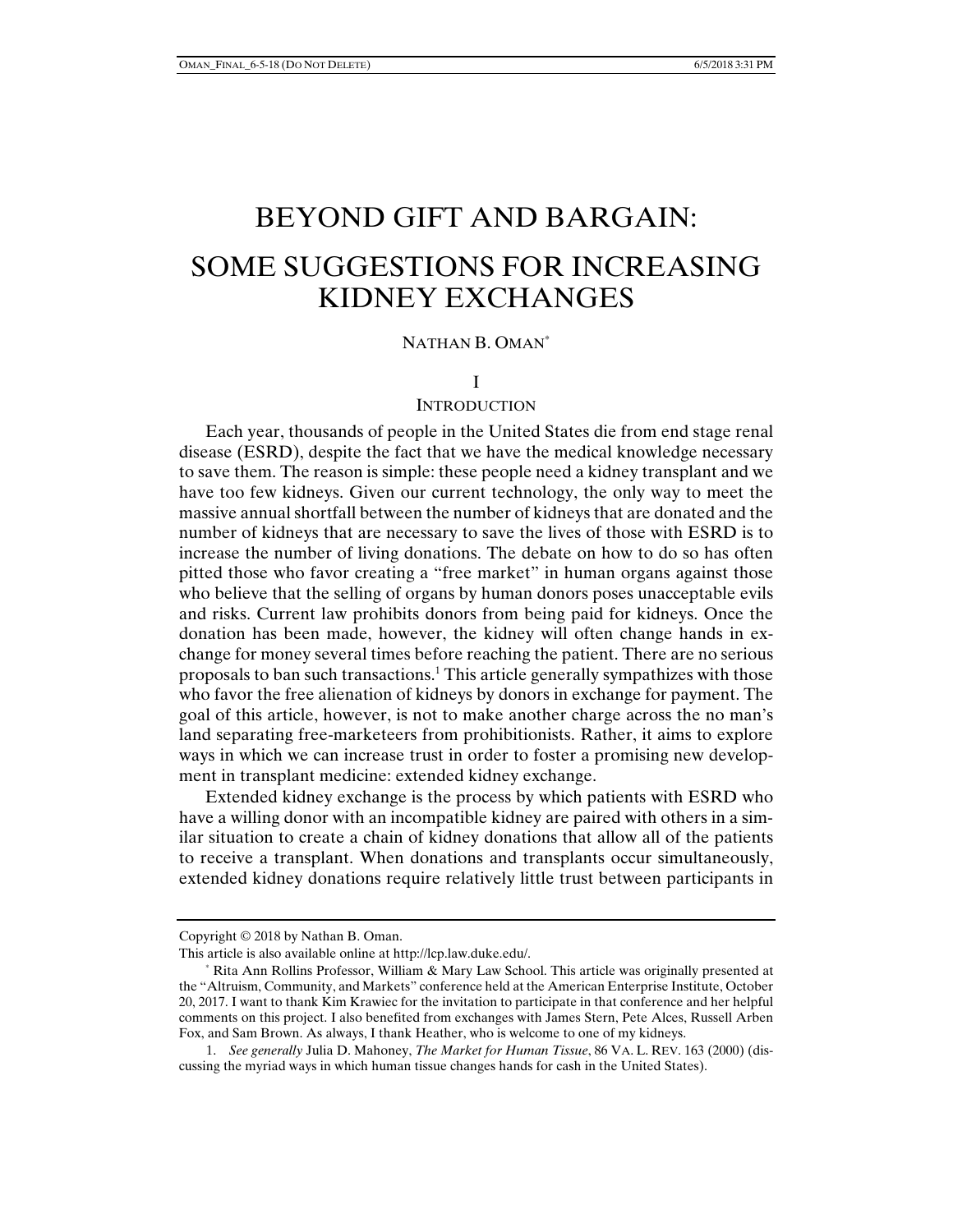the otherwise-unrelated donor–patient dyads. However, if exchange of organs takes place over time, the first-moving donor may be exposed to the risk that a subsequent donor will renege on her commitment to give a kidney, resulting in the initial donor's patient receiving nothing.

The fundamental weakness of simultaneous exchanges is that the chains of donation are too short to take advantage of every donor who is willing to give a kidney to an incompatible ESRD patient. Creating longer chains of donation requires that we generate sufficient trust for donors to participate. This article sets forth two proposals as to how financial incentives could be created that would assist in the generation of such trust. The first proposal is that participants in extended kidney exchanges obtain a performance bond in the form of a standby letter of credit from a third party. Bonding, of course, is a well-known practice in the commercial context. The issuer of a bond, generally in return for a fee, promises to pay a sum of money to an obligee in the event that the obligor—that is the person who purchased the bond—fails to perform some service. This would likely require an amendment to current federal law. The second proposal is to further amend federal law to allow payment of cash incentives to kidney donors in the very limited situation where such a kidney on the front-end would facilitate a long chain of life saving donations. As this article will explain in greater detail below, such non-simultaneous extended altruistic donation (NEAD) involves a single initial donation in which the donor does not expect to receive a kidney in return. This means that risk of irreparable injury from nonperformance by the other kidney donors can be eliminated.

The attraction of these two proposals is that while both of them involve financial incentives, neither of them involves a bare sale of organs for cash. The first proposal is ultimately about providing assurances of fidelity to one's word. Crucially, no money would change hands between the recipient of the kidney and the donor of the kidney. Under this proposal, the cost in a successful extended kidney exchange would be incurred by the donor not the donee. The second proposal would involve the exchange of a kidney for cash or some other valuable consideration. However, this transaction would be embedded in a much larger set of exchanges where the motives of the participants, far from being crassly commercial, are usually rooted in affection and altruism. The market transaction's sole goal is to leverage the effectiveness of personal generosity. Finally, neither proposal requires the specific performance of a promise to donate a kidney or a lawsuit against a judgment proof individual. In other words, they could provide incentives to participate in extended kidney exchanges without making unreasonable demands on our legal machinery.

This article proceeds as follows: Part II provides background on the problem and the policy proposal. It first examines the medical background of kidney donations and organ exchanges. Next, it looks at the normative and legal issues involved in organ exchanges. Part III argues that we can foster trust in non-simultaneous kidney exchanges by allowing donors to post a performance bond in the form of a standby letter of credit. Part IV shows how changing current law to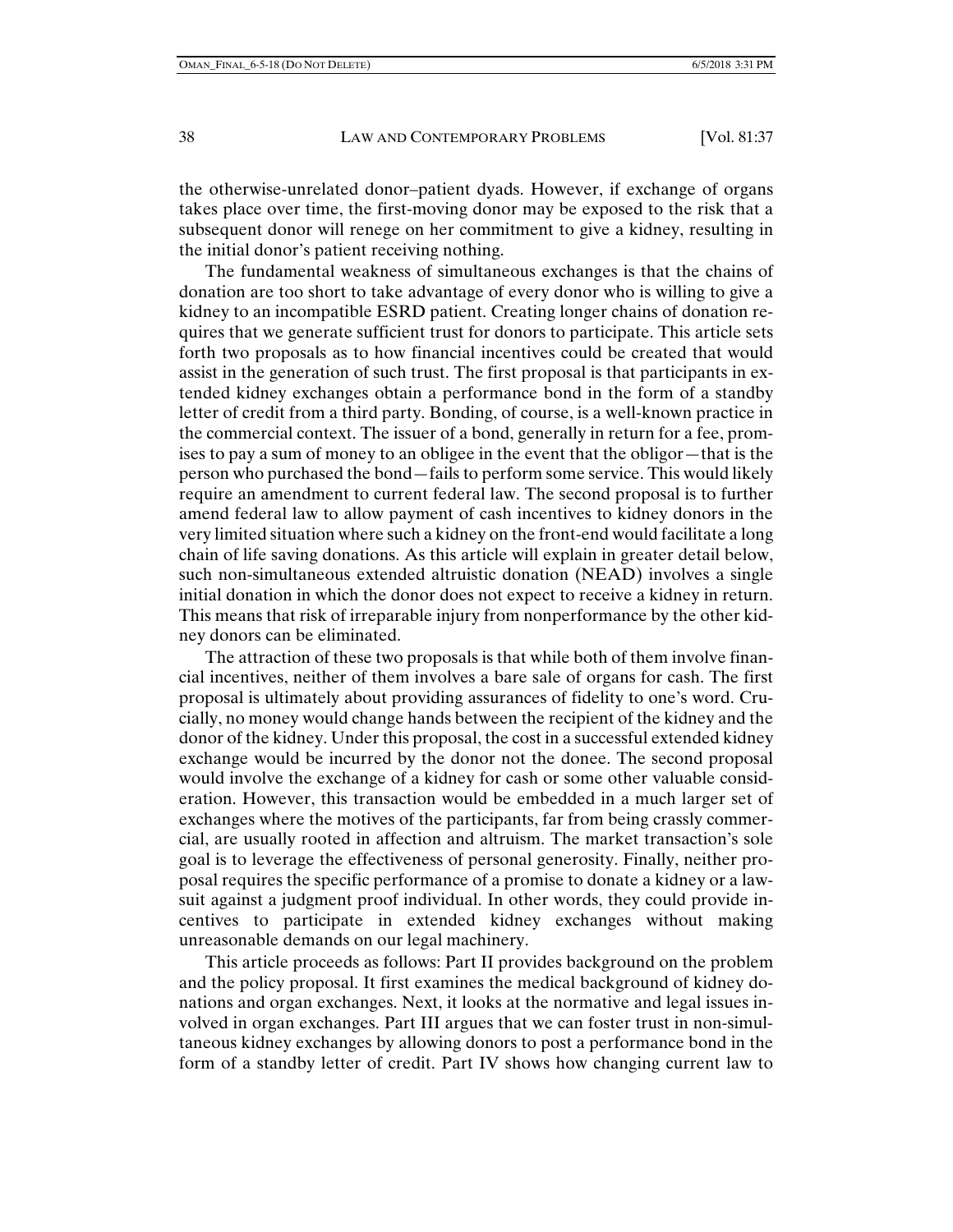#### II

#### MEDICAL, NORMATIVE, AND LEGAL BACKGROUND OF KIDNEY EXCHANGES

## A. Medical Background

Each year tens of thousands of people in the United States suffer from ESRD, a capacious category that includes diseases, such as diabetes and polycystic kidney disease, that can lead to renal failure.<sup>2</sup> Kidneys perform the vital function of filtering the toxins that naturally accumulate in the blood. Once a patient's kidneys fail, there are essentially two treatment options. First, patients may go on dialysis, a process in which they are hooked to a machine for several hours a few times a week and the machine artificially scrubs their blood of toxins. In addition to the discomfort and inconvenience that dialysis inflicts upon patients, it is an imperfect replacement for a properly functioning human kidney. As a result, dialysis is not ultimately a long-term solution for those facing ESRD. While outcomes vary based on a variety of factors, the average life expectancy of the patient on dialysis is roughly five years.<sup>3</sup>

The second option for those facing ESRD is a kidney transplant, either from a cadaver or, ideally, from a living donor. Transplant is also not a perfect solution to the problem of renal failure.<sup>4</sup> Some transplants fail when the body rejects the new organ.<sup>5</sup> Those transplants that are successful require a permanent regime of immunosuppressant drugs to ensure that the body's own immune system does not attack the new kidney.<sup>6</sup> However, the suppression of the human immune system can lead to its own complications,<sup>7</sup> and, regardless, transplanted kidneys do

5. *See id*.

 <sup>2.</sup> *See* F. A. DAVIS CO., TABER'S CYCLOPEDIC MEDICAL DICTIONARY 811, 1875 (Donald M. D. Venes et al. eds., 23d ed. 2017) (defining ESRD and polycystic kidney disease, stating that diabetes and polycystic kidney disease cause ESRD, and stating that ESRD leads to renal failure).

<sup>3.</sup> *See* Philip J. Cook & Kimberly D. Krawiec, *A Primer on Kidney Transplation: Anatomy of the Shortage*, 77 LAW & CONTEMP. PROBS., no. 3, 2014, at 1, 7 ("The average life expectancy for a patient on dialysis is about five years.").

 <sup>4.</sup> *See* U.S. DEP'T HEALTH & HUMAN SERVS., UNITED STATES ORGAN TRANSPLANTATION REPORT: 2012 ANNUAL DATA REPORT 13–14 (2014), *available at* https://srtr.transplant.hrsa.gov/annual\_reports/2012/pdf/01\_kidney\_13.pdf [https://perma.cc/WAK4-DSHZ] (stating that incidence of acute rejection among adult kidney transplant patients reaches or exceeds 15% at four years post-surgery).

<sup>6.</sup> *See* Gorden Muduma et al., *Patient Survey to Identify Reasons for Non-Adherence and Elicitation of Quality of Life Concepts Associated with Immunosuppressant Therapy in Kidney Transplant Recipients*, 10 PATIENT PREFER. ADHERENCE 27, 27–28 (2016) (stating that the life-long nature of immunosuppressant drug regimens for kidney transplant patients contribute to patients not adhering to the regimens).

<sup>7.</sup> *See* D. Niethammer et al., *Side-Effects of Long-Term Immunosuppression versus Morbidity in Autologous Atem Cell Rescue: Striking the Balance*, 38 RHEUMATOLOGY 747, 748 (1999) ("All immunosuppressive drugs have . . . infections and malignancies" as their main side-effects.).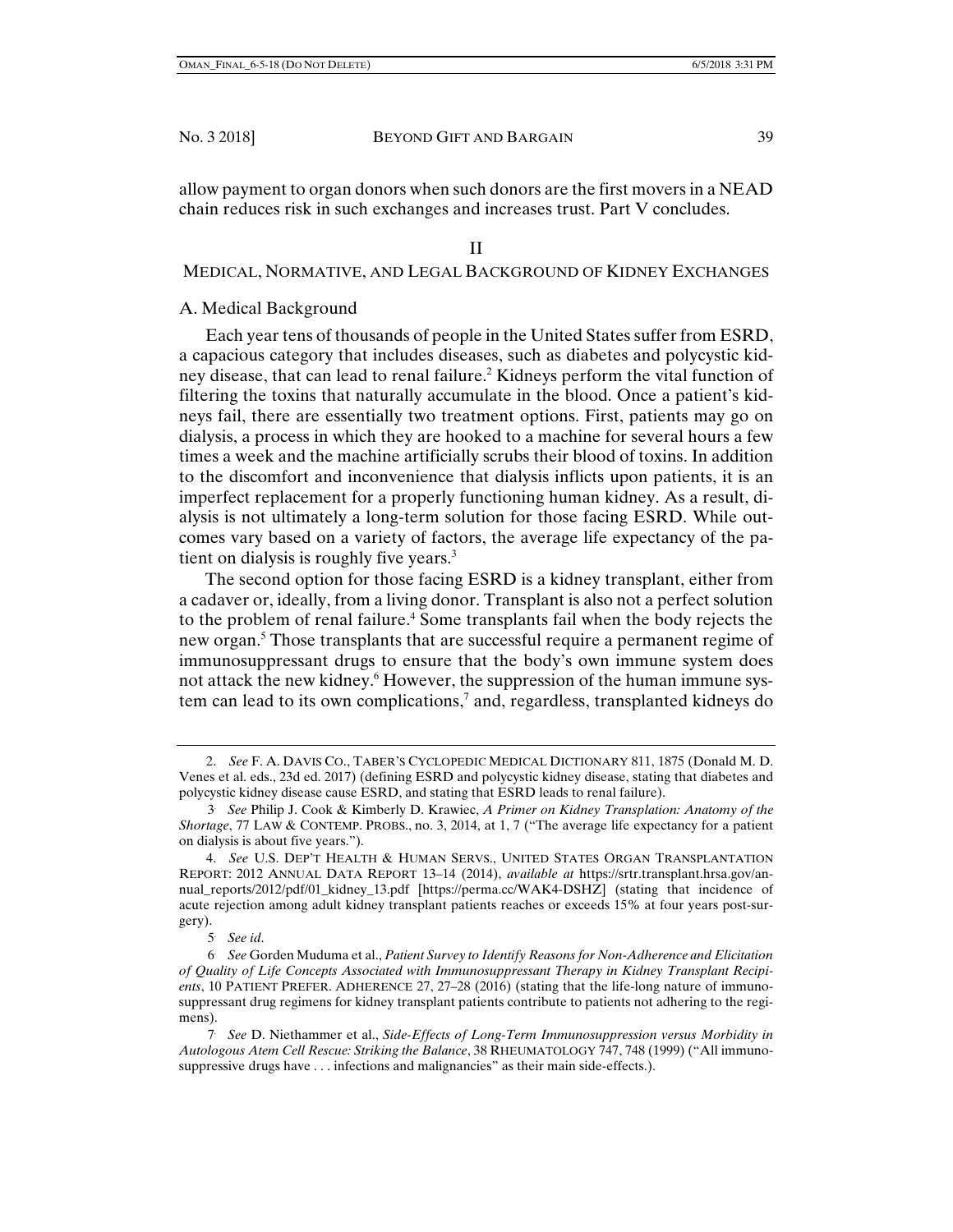not last forever.<sup>8</sup> Eventually, if the patient lives long enough, the transplanted kidney will fail and once more the patient will face dialysis and the search for a new kidney. Hence, while there is no perfect cure for ESRD, the only option that offers patients potential long-term survival is a kidney transplant.

The United States faces a chronic shortage of kidneys available for transplant. In 2012, there were 92,885 people awaiting transplant.<sup>9</sup> That number has increased dramatically in recent decades. In 2002, 51,004 people were awaiting transplant.10 The increase is the natural result of a shortfall of roughly 21,000 kidneys each year.11 One source of organs is donors who agree to donate kidneys in the event of their death. Successful harvesting from a dead donor, however, requires very specific conditions. The age, health, and manner of the donor's death must all be right. Thus, the vast majority of people who die are not candidates to be cadaverous kidney donors.<sup>12</sup> Even if it were logistically and legally possible to harvest the kidneys of every eligible person who dies in the United States, it would only increase the supply of kidneys by about 5,500.<sup>13</sup> This is because the United States on the whole already does a fairly good job of making those kidneys available to ESRD patients (and eliminating the kinds of deaths that are candidates for cadaveric donations). Thus, the only way to fill the gap in needed kidneys is to increase the availability of organs from living donors. Without such an increase in supply, roughly 5,000 people awaiting transplant will die each year.14 In addition, an uncertain number of other ESRD patients who are not on the transplant waiting list because they become medically ineligible for a kidney transplant while waiting will also die.<sup>15</sup>

The overwhelming majority of living donors have some kind of relationship with an ESRD patient, most commonly as a parent, sibling, or spouse.<sup>16</sup> The motives of such family members are understandable. Furthermore, each year there are a tiny handful of people who donate a kidney as a matter of pure altruism without any relationship to a particular donee; however, such donations are rare. In 2012, there were 5,434 directed kidney donations in the United States, that is,

 13. *Id.* at 3 ("[E]ven a perfect deceased-organ consent-and-allocation system would have yielded only about 5500 kidneys in 2011 . . . .").

 <sup>8.</sup> *See* Adam Gondos et al., *Kidney Graft Survival in Europe and the United States: Strikingly Different Long-Term Outcomes*, 95 TRANSPLANTATION 267, 269 (2013) (illustrating that survival rates for kidney grafts decrease over time).

 <sup>9.</sup> *See* U.S. DEP'T HEALTH & HUMAN SERVS., *supra* note 4, at 19.

 <sup>10.</sup> *Id*.

 <sup>11.</sup> *See* Cook & Krawiec, *supra* note 3, at 2 (stating that the annual kidney shortage is approximately 21,000 kidneys).

<sup>12.</sup> *See id.* at 2–3 (discussing the kinds of deaths that are candidates for organ donation).

<sup>14.</sup> *Id.* at 1 ("5,000 people on the waiting list die each year . . . .").

 <sup>15.</sup> *See* U.S. DEP'T HEALTH & HUMAN SERVS., *supra* note 4, at 20 (stating that over 2,000 patients on the waiting list were removed for being too sick in 2012, but not stating how many of those patients died while off the waiting list).

 <sup>16.</sup> Cook & Krawiec, *supra* note 3, at 21 (most donors in 2012 were immediate family members, frequently spouses, siblings, or parents).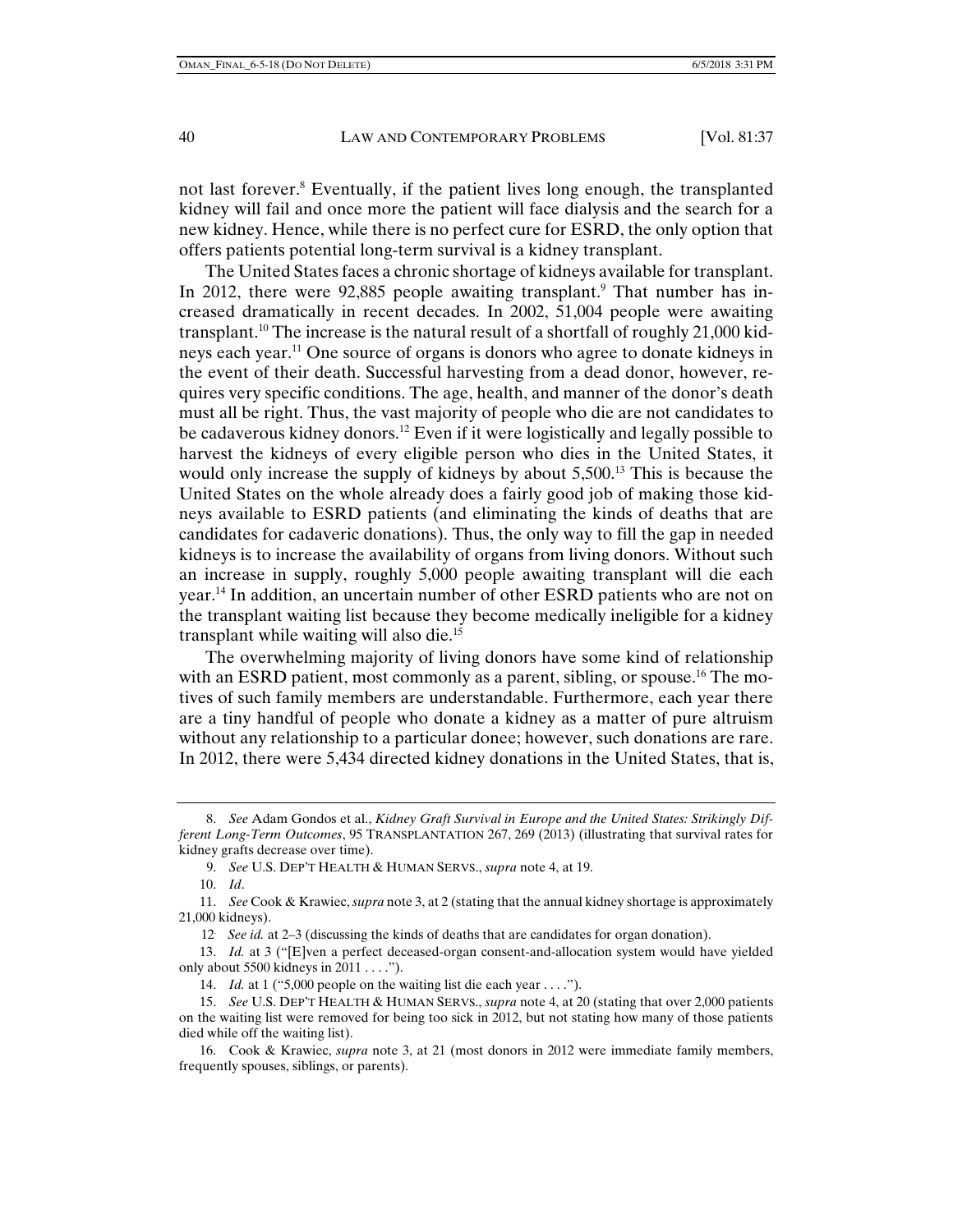donations made by a particular donor to a particular donee.<sup>17</sup> Most of these donors had some kind of family relationship with the donee. In the same period, there were a mere 182 undirected donations.<sup>18</sup> Overall living donations increased from 1988 to 2005, but since that time, the number of live donations each year has been static despite the lengthening waiting list of those with ESRD.<sup>19</sup>

The availability of a willing donor, however, does not ensure that an ESRD patient will receive a transplant. Extensive testing is required to ensure that the donor's kidney will be acceptable to the donee's body. A mismatch of blood type and other genetic characteristics can cause the donee's body to reject a donated kidney. It is therefore not uncommon for an ESRD patient to have a donor who is willing to give a kidney that the patient cannot use.

One possible solution to this problem is a paired kidney donation. In this scenario, there are two patient-donor dyads, AB and CD. A's kidney is not compatible with B but is compatible with D, while C's kidney is not compatible with D but is compatible with A. The dyads agree to swap kidneys. It is possible to conceptualize this transaction as a bargain or sale, but the motives of those involved are generally altruistic and do not fit easily into our normal models of market exchange. The recovery rates from a donation nephrectomy are extremely high and there is no evidence that those who survive face decreased longevity.<sup>20</sup> Nevertheless, it is a major surgery that involves substantial discomfort and disruption of one's life during recovery and minor but not trivial risks.21 Unsurprisingly, kidney donors are overwhelmingly motivated by an intense concern for a particular individual rather than a more generalized altruism. Even so, donors sometimes change their minds at the last minute about donating or may become medically unable to donate prior to the operation.<sup>22</sup> Accordingly, paired donations will ideally occur simultaneously to avoid the risk of a donor losing a kidney without that donor's patient receiving one in exchange.

The first bilateral kidney swap in the United States was performed in 2000.<sup>23</sup> It soon became clear, however, that longer chains of donations would be needed

 <sup>17.</sup> *Id.* at 21.

<sup>18.</sup> *Id.* at 23.

 <sup>19.</sup> *See id*. at 9–15 (showing that while the waiting list has increased linearly since 1995 and donations increased from 1988 to 2005, donations have remained static since 2005).

<sup>20.</sup> *Id.* at 7 ("The risk of death within ninety days of surgery is 3.1 per 10,000 donors . . . [and] studies find no long-term increased risk of mortality among kidney donors.").

 <sup>21.</sup> *See* A. J. Ghods, *Living Kidney Donation: The Outcomes for Donors*, 1 INT. J. ORGAN TRANSPLANT. MED. 63, 63 (2010) ("the incidence of cardiovascular disease may be higher in kidney donors"); *see also* Thomas G. Peters et al., *Living Kidney Donation: Recovery and Return to Activities of Daily Living*, 14 CLIN. TRANSPLANT. 433, 435–36 (2000) (describing some side effects and discomfort reported by forty-two kidney donors).

 <sup>22.</sup> *See, e.g.*, Ingela Fehrman-Ekholm et al., *Reasons for Not Accepting Living Kidney Donors*, 61 TRANSPLANTATION 1264, 1264–65 (1996) (stating that eighteen potential kidney donors out of 146 changed their minds, nine after undergoing various investigations).

 <sup>23.</sup> *See* ALVIN E. ROTH, WHO GETS WHAT—AND WHY: THE NEW ECONOMICS OF MATCHMAKING AND MARKET DESIGN 35 (2016).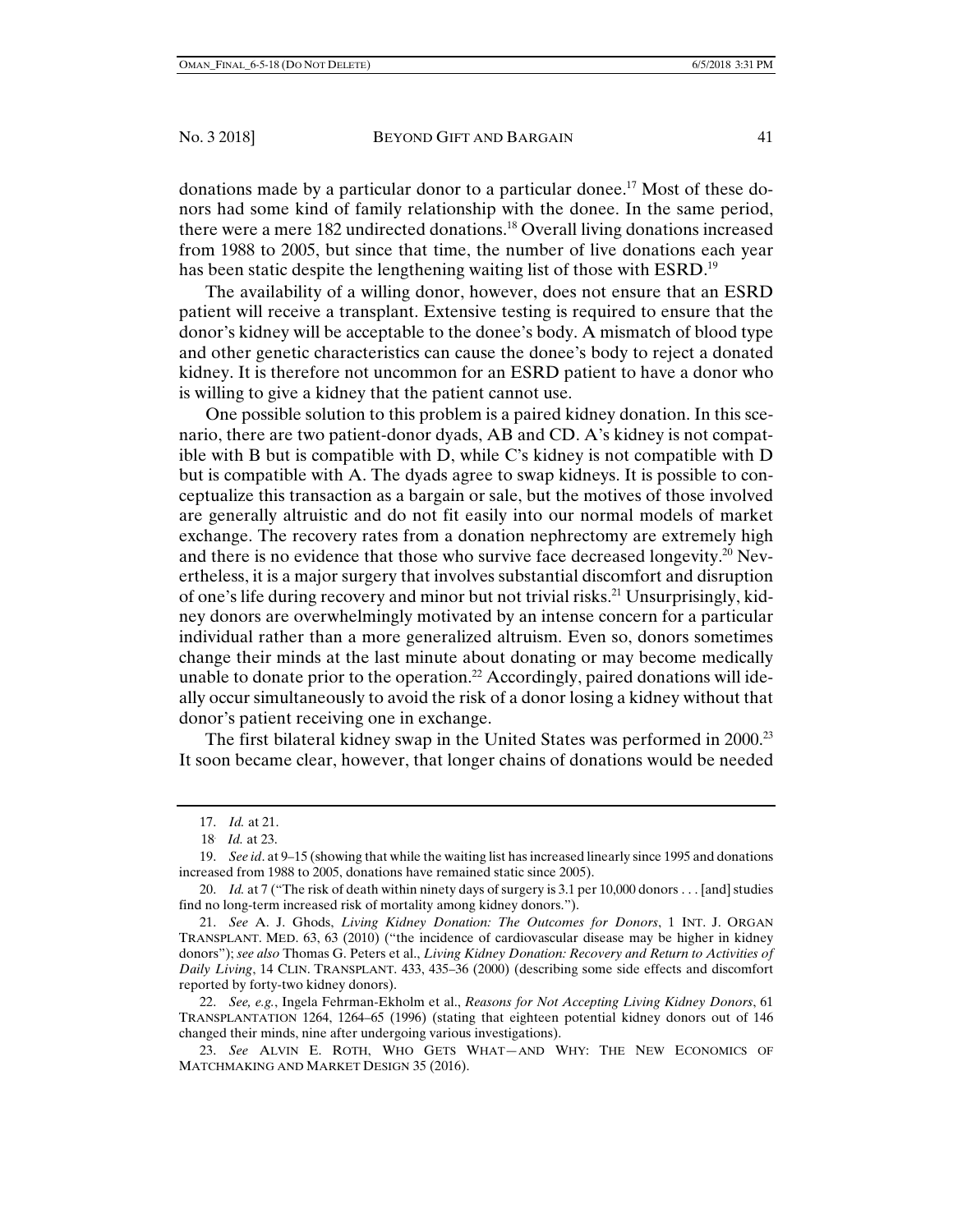to maximize the number of successful transplants through kidney exchanges. Sometimes, it will be difficult for a patient–donor dyad to find a dyad with mutually compatible kidneys. In this situation, it may be possible to create extended chains of donations. Imagine three dyads: AB, CD, and EF. A's kidney is incompatible with B but is compatible with D. C's kidney is incompatible with D but is compatible with F. E's kidney is compatible with B but not F. In such a situation, all three patients—B, D, and  $F$ —can receive a kidney by linking the donations together: A donates to D, C donates to F, and E donates to B. We can think of these as "closed-loop exchanges" because the first donor ultimately gets a kidney from the final donor for "his" or "her" ESRD patient. To facilitate this process, kidney exchange clearinghouses were created, first in New England and later in other regions. $^{24}$  Donees with incompatible donors register with the exchange, which then tries to match them with others in the same situation.

What began as a back-of-the-envelope process by transplant surgeons has attracted the attention of economists, mathematicians, and computer scientists, who have created algorithms for the optimal allocation of kidneys through exchanges. These models suggest that in a pool of representative ESRD patients, the number of donations should be maximized through exchange loops of three to four pairs.25 However, in practice the optimal number of connected pairs on actual exchanges is much, much longer.<sup>26</sup> This is because organ exchanges, as they currently exist, are thin markets. While there is a nascent national exchange program, the availability of organ exchanges still varies dramatically by region. Furthermore, patients with a compatible donor never register with the exchanges, which means that the pool of patients in the exchanges tends to skew towards those for whom it is difficult to find a match because of their blood type or antibody response. Hospitals are similarly unlikely to report easy-to-match dyads to organ exchanges, preferring to arrange those exchanges without the aid of a clearinghouse.27

In extended kidney exchanges, operations are performed simultaneously. This ensures that the first-moving donor is not exposed to the risk that someone down the chain will renege on her promise to donate. Such reneging after the

 <sup>24.</sup> *See generally* Alvin E. Roth et al., *A Kidney Exchange Clearinghouse in New England*, 95 AM. ECON. REV. 376, 376–80 (2005) (recounting the creation of the first exchange clearinghouse in the United States).

 <sup>25.</sup> *See* Alvin E. Roth et al., *Efficient Kidney Exchange: Coincidence of Wants in Markets with Compatibility-Based Preferences*, 97 AM. ECON. REV. 828, 840 (2007) ("While two-way exchanges account for most of the potential gains from exchange, the number of patients who benefit from exchange significantly increases when three or more pair exchanges are allowed . . . ."); Tayfun Sönmez & Utku M. Unver, *Market Design for Kidney Exchange*, *in* THE HANDBOOK OF MARKET DESIGN 93, 116 (Nir Vulkan et al. eds., 2013) ("[V]irtually all possible gains from trade are achieved with two way, three way, and four way exchanges, especially when the population size is large[].").

 <sup>26.</sup> *See* Itai Ashlagi et al., *The Need for (Long) Chains in Kidney Exchange* 23 (Nat'l. Bur. Econ. Res., Working Paper No. 18202, 2012), http://www.nber.org/papers/w18202 [https://perma.cc/7XDV-2F9J].

 <sup>27.</sup> *Id.* at 7.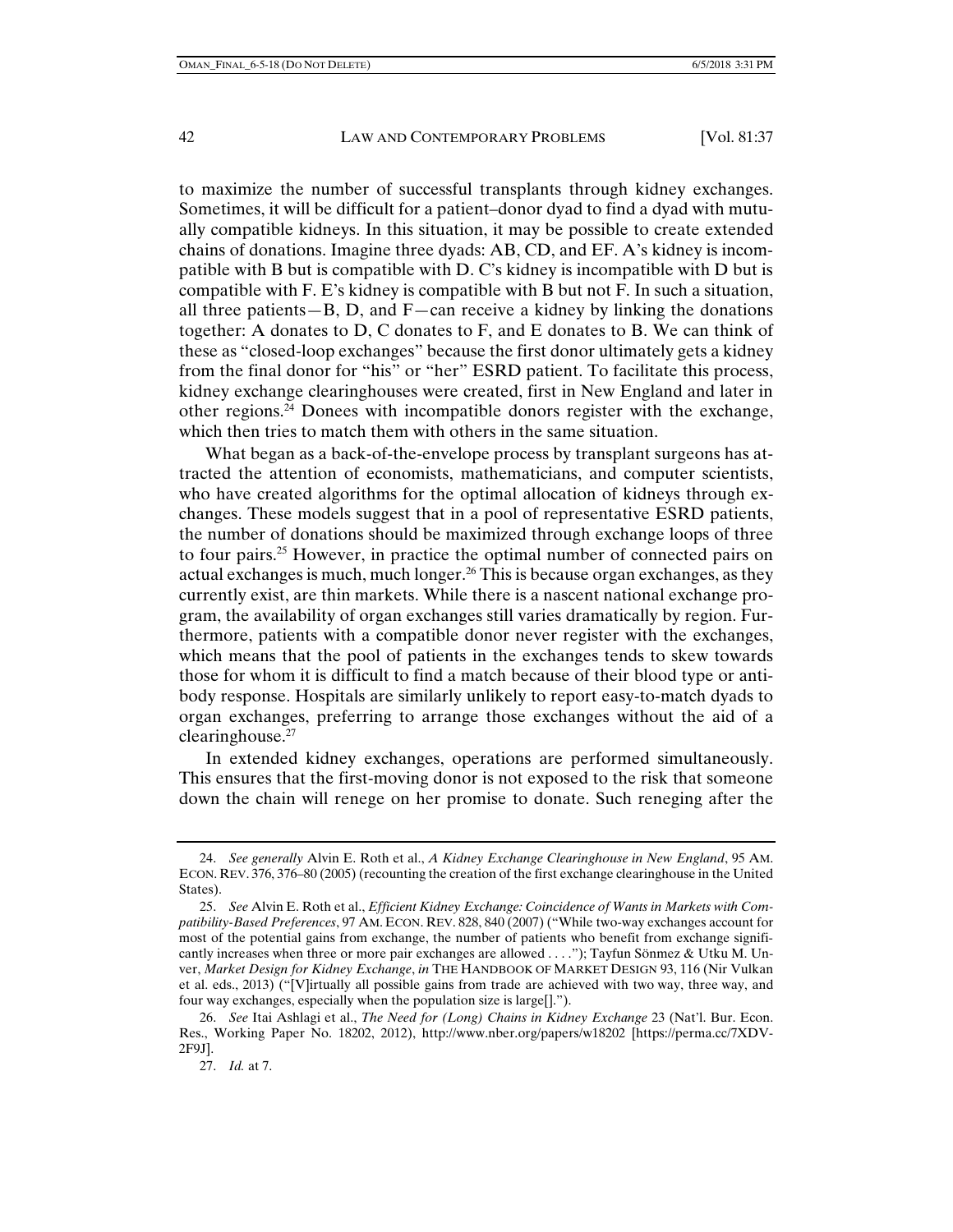initial donation chains would result in irreparable harm, as the first donor's donee would not only fail to receive a transplant, but would also lose a kidney with which she can bargain for a compatible organ in the future. However, it is very difficult to perform more than about six operations simultaneously.<sup>28</sup> Accordingly, nothing more than three or four transplants occurs in closed-loop exchanges, even though if they were to occur, lives would be saved.<sup>29</sup>

An alternative process known as non-simultaneous extended altruistic donation (NEAD) has recently gained popularity. Unlike in a closed-loop exchange, the first moving donor in a NEAD chain has no particular patient that she is trying to benefit. The result is that she is never exposed to the risk of irreparable harm if a downstream donor fails to donate as promised.<sup>30</sup> This allows for much longer chains of donations. NEAD chain have involved as many as thirty-four transplants.31 While NEAD chains are a very promising development, their use is limited by the availability of an altruistic donor on the front end of the transaction. Without such a donor, the NEAD chain will not happen.

## B. Normative Background

At first glance, the problem of extended kidney exchange looks like an example of what we could think of as the classic contracting problem.<sup>32</sup> The basic problem is one of opportunism and the lack of trust that fear of opportunism can create. When, over time, quid is exchanged for pro, there is always the risk that one party will take the money and run without performing later. As a result, otherwise beneficial transactions do not occur. The traditional solution to this dilemma is to create legally-enforceable contracts. Once a party enters into a contract, his ability to defect is sharply limited. This generates sufficient trust for beneficial transactions to occur.33 The solution to the problem of overly-short closed-loop exchanges might be to have longer, non-simultaneous exchanges where all the parties enter into legally enforceable contracts with one another. Despite the apparent elegance of this solution, there are moral, political, legal, and practical

 31. Byron Pitts et al., *Kidney Donor Chain Changes 68 Lives Forever*, ABC NEWS (Dec. 11, 2017), http://abcnews.go.com/Health/donating-kidney-complete-stranger-order-save-loved/story?id=30288400 [https://perma.cc/UJ9U-GKHV]; Kevin Sack, *Lives Forever Linked Through Kidney Transplant Chain 124*, N.Y. TIMES (Feb. 18, 2012), https://www.nytimes.com/2012/02/19/health/lives-forever-linkedthrough-kidney-transplant-chain-124.html [https://perma.cc/2MUM-ZRB9].

 32. *See* NATHAN B. OMAN, THE DIGNITY OF COMMERCE: MARKETS AND THE MORAL FOUNDATIONS OF CONTRACT LAW 36 (2016) (discussing the role of contract law is avoiding ex post opportunism in extended exchanges).

 33. *See generally* OLIVER E. WILLIAMSON, THE ECONOMIC INSTITUTIONS OF CAPITALISM (1985) (discussing basic contracting problems in great depth).

 <sup>28.</sup> ROTH, *supra* note 23, at 42.

 <sup>29.</sup> *See id.* at 41–46.

 <sup>30.</sup> Of course, if a downstream donor reneges, the chain is broken and all of the ESRD patients downstream of the reneging donor are left without a transplant. After having one's hopes raised, this is a heart-breaking experience. However, such ESRD patients still have a willing donor with an incompatible kidney, and thus may be able to join a future chain.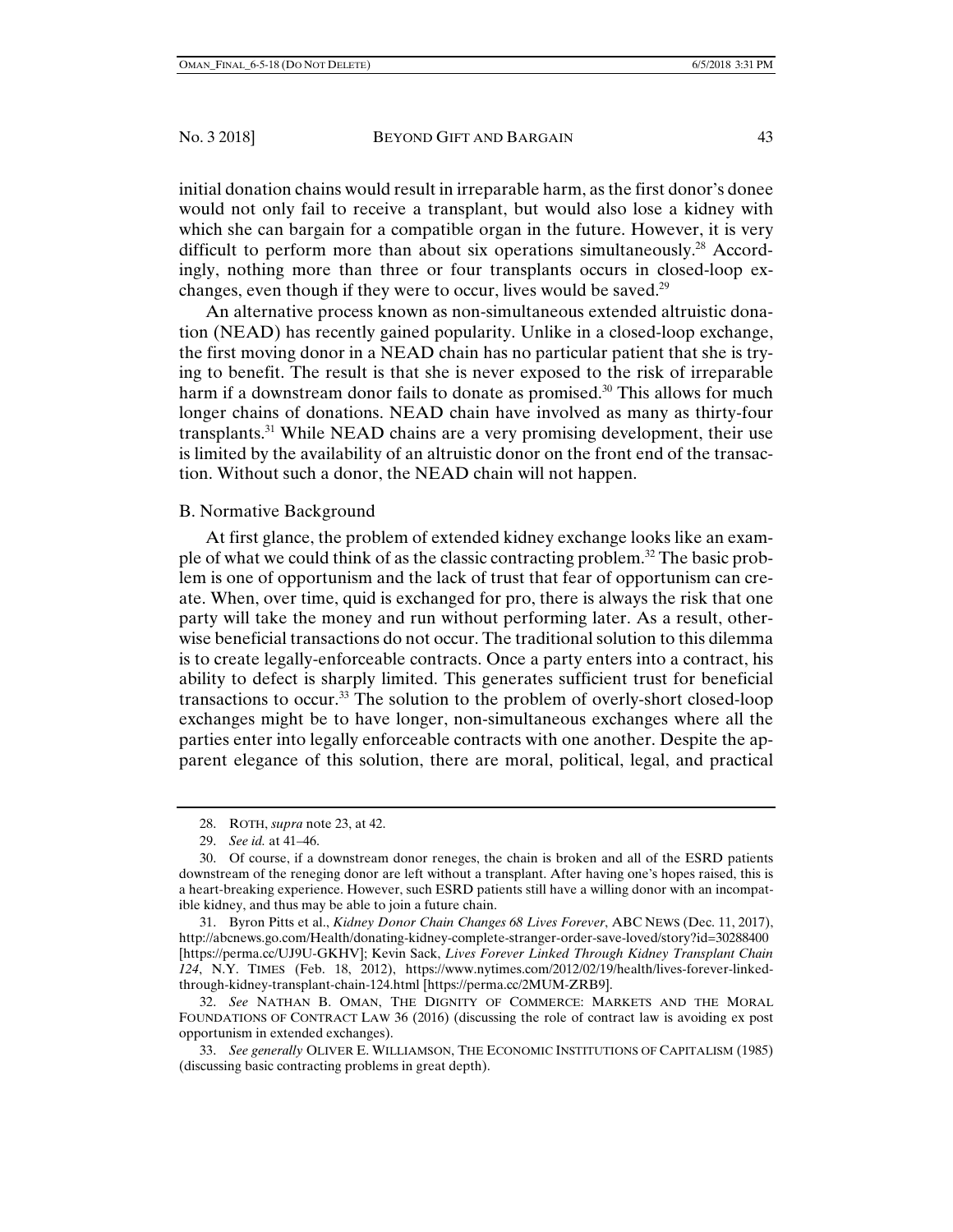reasons for believing the problem cannot be solved so simply.

Most people are deeply uncomfortable with the idea of selling organs. To be sure, proposals to allow parties to sell kidneys have gained greater acceptance over the last few decades, but polling suggests that proposals for unregulated organ auctions cannot command widespread social support.34 Numerous scholars have offered normative arguments against the sale of kidneys.<sup>35</sup> First, there is the argument that allowing the sale of organs by living donors would lead to the exploitation of poor and vulnerable individuals.36 According to this argument, only the extremely poor and desperate will be willing to sell their kidneys, and it would be immoral to take advantage of that desperation.

Second, building on the critique of markets offered by Karl Marx and his idea of commodity fetishism, one could argue that when something is traded within a market, market participants come to see that thing as being interchangeable with substitutes in the market and possessed of a purely instrumental value.<sup>37</sup> According to this view, the danger in allowing the sale of organs is that it will lead to the commodification of human bodies and, by extension, the commodification of human beings themselves. Even someone such as Margaret Radin, who argues that markets need not inevitably lead to full commodification, might worry about the dangers of partial or incomplete commodification, particularly when dealing with human bodies.<sup>38</sup>

Third, there are strong human ideas of the sacred: that which is sacred is defiled when it is traded in a market. The moral intuition is that human bodies are sacred and therefore should not to be traded. A similar point can be made using the language of moral pluralism. On this view, the problem with markets is that they rest on the assumption that all goods can be valued using a single metric.<sup>39</sup>

 <sup>34.</sup> A 2012 poll of Americans found that 60% supported providing credits for health care costs, while 41% supported cash payments. Interestingly, 60% of respondents found that there was a difference between providing compensation for organs and buying organs. Scott Hensley, *Poll: Americans Support Compensation for Organ Donors*, NPR (May 16, 2012), http://www.npr.org/sections/healthshots/2012/05/16/152498553/poll-americans-show-support-for-compensation-of-organ-donors [https://perma.cc/7HER-VWLD].

 <sup>35.</sup> *See, e.g.*, DEBRA SATZ, WHY SOME THINGS SHOULD NOT BE FOR SALE: THE MORAL LIMITS OF MARKETS 189–205 (2012) (setting forth arguments against markets for kidneys).

 <sup>36.</sup> There is evidence to suggest that this is what is happening internationally in at least some black market sales of organs. *See generally* Nancy Scheper-Hughes, *The Global Traffic in Human Organs*, 41 CURRENT ANTHRO. 191, 224 (2000) (summarizing the evidence for an international black market in human organs).

<sup>37.</sup> *See* KARL MARX & FRIEDRICH ENGELS, THE MARX-ENGELS READER 321 (Robert C. Tucker ed., 1978) ("There is a physical relation between physical things. But it is different with commodities. There, the existence of things *qua* commodities, and the value-relation between the products of labour which stamps them as commodities, have absolutely no connexion with their physical properties and with the material relations arising therefrom."); MARGARET JANE RADIN, CONTESTED COMMODITIES 3 (1996) ("Valuation in terms of dollars implies that all commodities are fungible . . . .").

 <sup>38.</sup> *See* RADIN, *supra* note 37, at 102–14 (discussing incomplete commodification).

 <sup>39.</sup> *See* ELIZABETH ANDERSON, VALUE IN ETHICS AND ECONOMICS 141–67 (1995) (applying this theory to the criticism of monistic conceptions of market activity).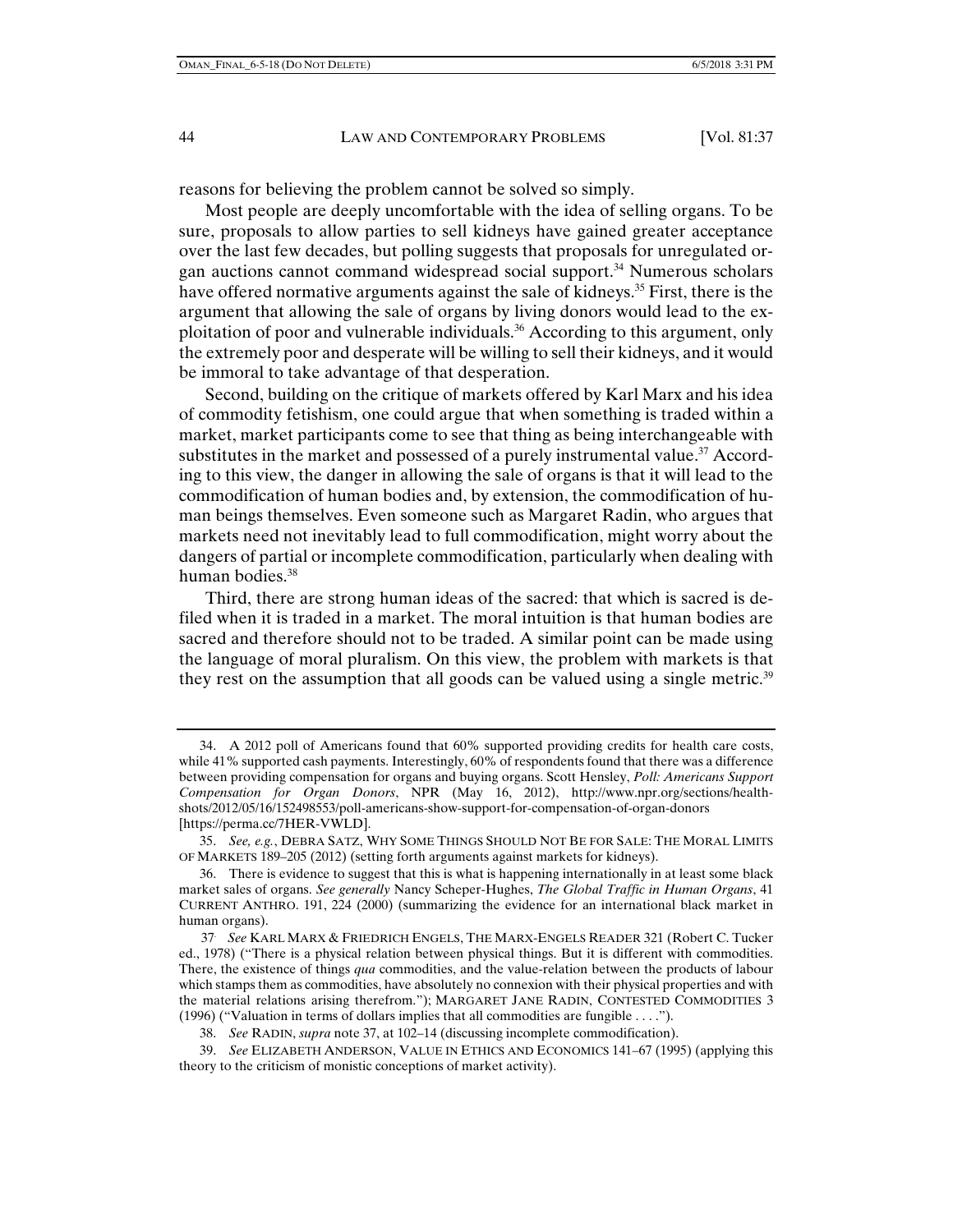This, so the argument goes, is a philosophical mistake. Some goods are incommensurable with one another. Allowing everything to be traded in the market fails to recognize this fact and thus values incommensurable goods improperly. Relatedly, there is the association of the market with self-interest and greed.<sup>40</sup> This belief holds that, if sale of organs were allowed, intimate decisions about the treatment of one's own body would likewise seep into the market, thus encouraging selfishness in those areas of life that should be protected from the baleful effects of naked self-interest.

In addition to these (at times abstract) moral concerns, there are also concrete, practical objections against creating an open market for the sale of kidneys. The presence of a paying market may crowd out altruistic donation and deliver inferior organs. The seminal text for this argument is Richard Titmuss's 1971 book, *The Gift Relationship: From Human Blood to Social Policy*. 41 Titmuss compared the process of supplying blood in the United Kingdom and United States.42 At the time, the United States allowed blood banks to pay donors for blood, while such transactions were illegal in the United Kingdom.<sup>43</sup> According to Titmuss, the United Kingdom outperformed the United States, both in terms of eliminating blood shortages and eliminating contaminated blood.44 Titmuss hypothesized that the system of payment for blood caused people to become less altruistic, diminishing overall supply.<sup>45</sup> In addition, he said that paid donors were drawn mainly from the "skid row" portion of the population that was disproportionately affected with hepatitis, which was then the most common medical problem with blood donations.46

Titmuss's critique proved powerful in the United States, which abandoned paid blood donations in the 1970s.47 Some critics of organ sales appeal to Titmuss's work to support their belief that markets for blood and organs would be pernicious. In a sensitive reappraisal of Titmuss's work, however, Kieran Healy argues that Titmuss's conclusions are highly contingent on the particular structure of the blood markets of the 1960s and early 1970s.<sup>48</sup> The superiority of altruistic donation, Healy argues, is not preordained. He points out that in the early

 46. *See id*. at 103–10, 113 (illustrating that donors tend to be unemployed, working-class, or uneducated).

47. A system of payments for blood plasma but not whole blood remains.

 48. *See* KIERAN HEALY, LAST BEST GIFTS: ALTRUISM AND THE MARKET FOR HUMAN BLOOD AND ORGANS 91–92 (2006) (noting that the success of the Titmuss model was due in large part to the

 <sup>40.</sup> *See* OMAN, *supra* note 32, at 42–43 (discussing the association of markets with greed and avarice).

 <sup>41.</sup> *See generally* RICHARD M. TITMUSS, THE GIFT RELATIONSHIP: FROM HUMAN BLOOD TO SOCIAL POLICY (1997).

 <sup>42.</sup> *See id*. at 41–69.

 <sup>43.</sup> *See id*. at 50, 202 (though some companies in the U.S. regularly pay their donors, the U.K. pays out, on average, one penny per seven units of blood to donors).

 <sup>44.</sup> *See id*. at 196–97 (stating that, while 15–30% of American blood supply is lost, the waste in England and Wales was "infinitesimal").

 <sup>45.</sup> *See id*. at 239.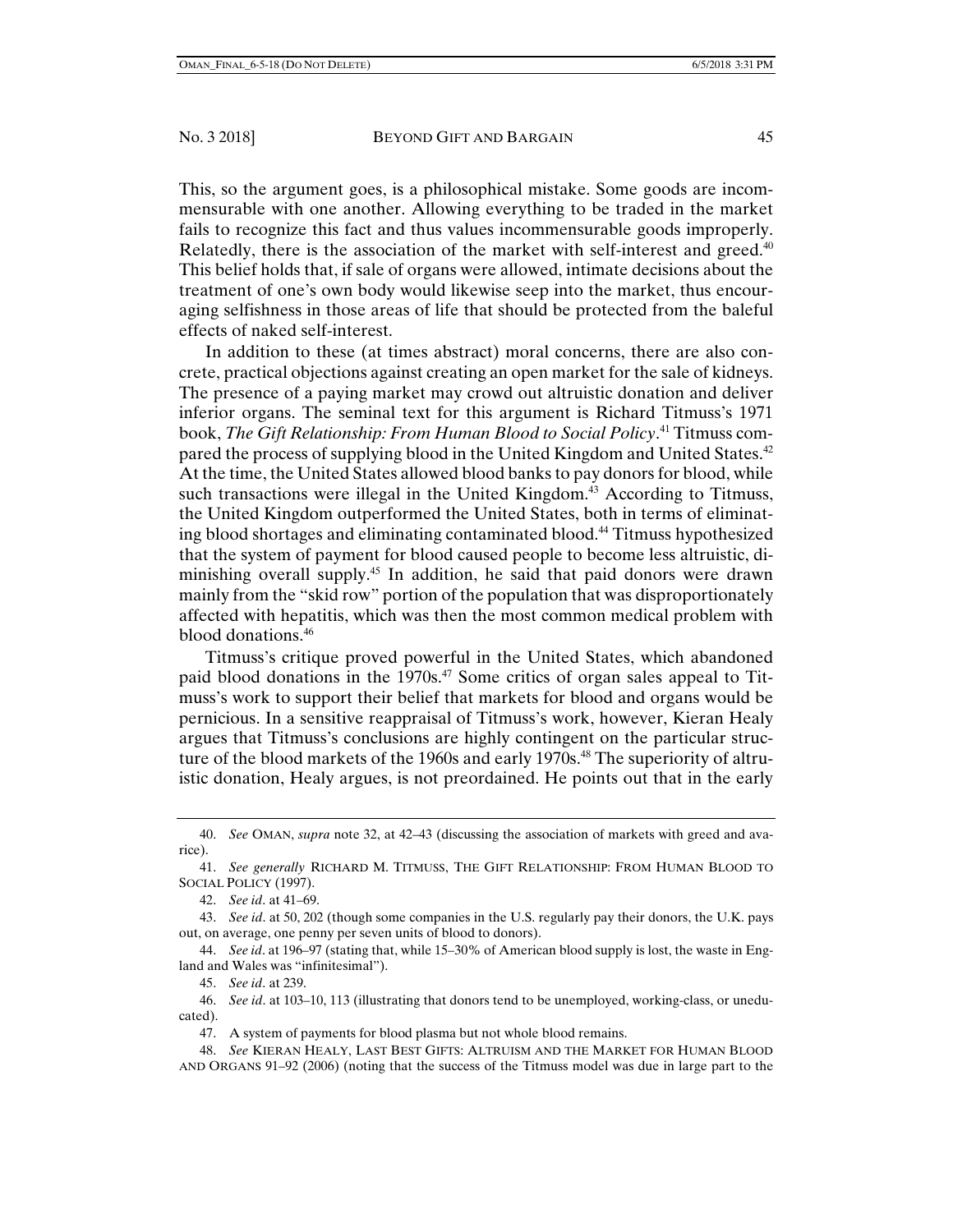1980s, the for-profit blood plasma industry was more aggressive in screening donors who might have HIV than were the blood banks who relied on altruistic donations.49

Healy still credits Titmuss with the insight that both social meaning and institutional context are important for the success of those transfers. He notes the widespread early suspicion of organ donations and documents the extensive efforts of transplant proponents to craft institutions and social narratives that allayed these fears and that paved the way for widespread donation. The key to success in this area, Healy argues, has been a narrative surrounding organ donation centered on the ideas of altruism and "the gift of life."50 He suggests that the current consensus in favor of organ donation and the value of transplants may be fragile, which raises the possibility that social support for donation could collapse if the process is perceived as crassly commercial or exploitive.<sup>51</sup>

There are plausible objections that can be made to all of these arguments. Bans on paid transactions that are justified by fears of exploiting the poor may have the perverse effect of making the poor worse off. In any case, it is by no means obvious that in a system of paid donations the donors would primarily be poor. For instance, similar concerns were raised in the early years of surrogate pregnancies.<sup>52</sup> Given the legalization of surrogate pregnancy in several states, there is now a generation of experience with paid surrogacy markets, and the women who participate in such markets are not generally poor and desperate.<sup>53</sup>

Likewise, concerns regarding the commodification of women were frequently voiced in the early years of egg donations and sales.<sup>54</sup> Again, there have been several decades of experience with these markets, which have not led to a widespread social understanding in which women are valued solely on the basis of their genetic potential.55 With regard to the desecrating effect of money, one can look to the experience of life insurance. When it was first introduced in the late– eighteenth and early–nineteenth centuries, life insurance was widely criticized as an unholy and devilish effort to benefit from death financially.<sup>56</sup> However, people

52. *See* RADIN, *supra* note 37, at 138–39.

- 55. *See* OMAN, *supra* note 32, at 170 (discussing the experience with egg donation markets).
- 56. *See* ROY KREITNER, CALCULATING PROMISES: THE EMERGENCE OF MODERN AMERICAN

unusual circumstances of the early 1970s, circumstances which have now changed).

 <sup>49.</sup> *See id*. at 101–04 (while blood banks were unwilling to screen blood donors for sexual practices linked to HIV transmission, for-profit companies began screening potential donors for those practices). 50. *Id.* at 25.

 <sup>51.</sup> *Id.* at 112 (discussing how the bureaucratic nature of kidney donation grates against the public's sensibilities about dead bodies).

 <sup>53.</sup> *See* Karen Busby & Delaney Vun, *Revisiting the Handmaid's Tale: Feminist Theory Meets Empirical Research on Surrogate Mothers*, 26 CAN. J. FAM. L. 13, 22 (2010) ("[T]he empirical data consistently offers little support for the widely expressed concerns about contractual parenting being emotionally damaging or exploitive for surrogate mothers, children, or intended/social parents."). For a more skeptical collection of anecdotes, see Martha A. Field, *Compensated Surrogacy*, 89 WASH. L. REV. 1155, 1170–71 (2014).

 <sup>54.</sup> *See* RADIN, *supra* note 37, at 138–39 (positing reasons for society's aversion to the sale of babies).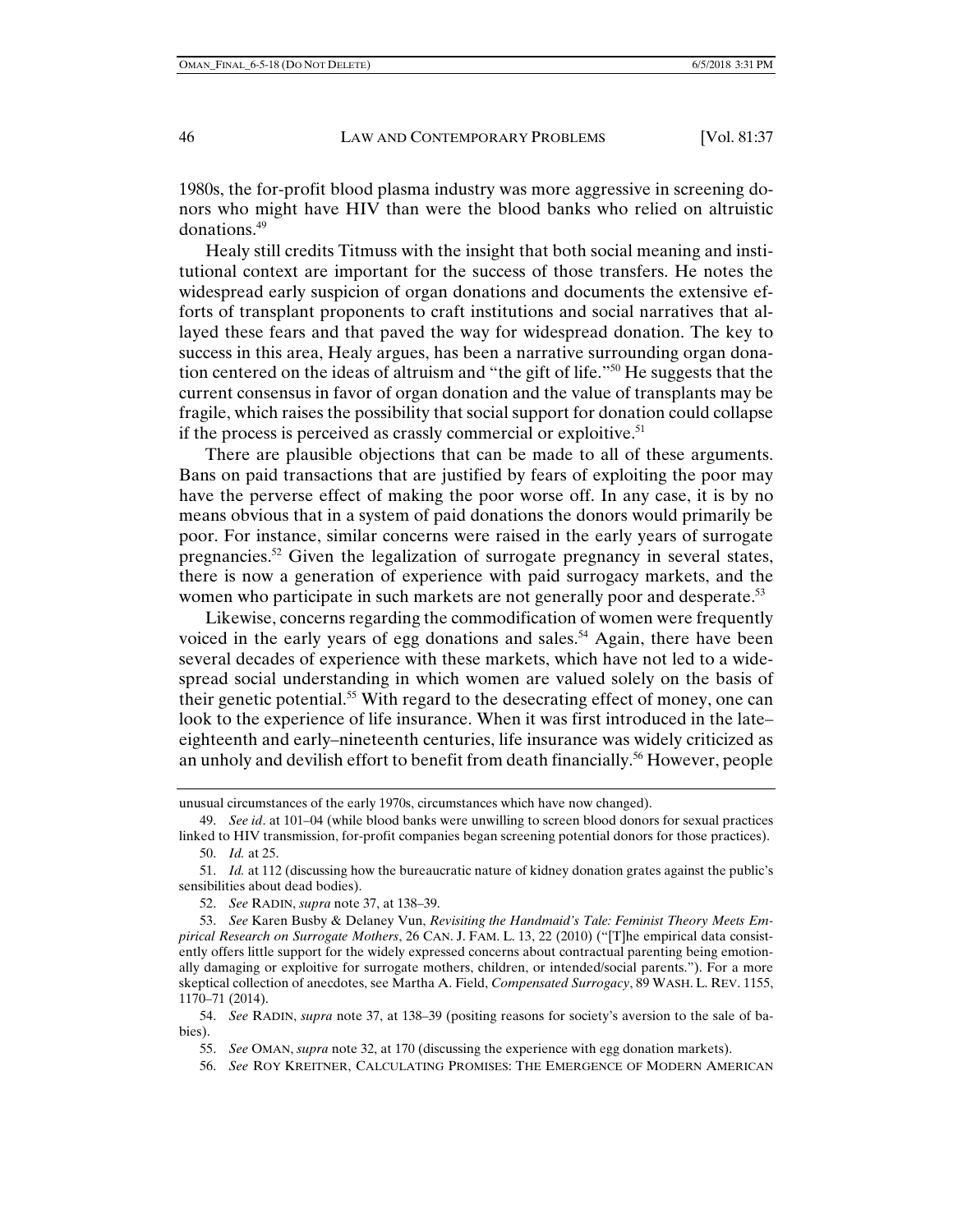were able to craft understandings of life insurance, such as the altruistic desire to care for one's dependents after death, which robbed the product of its blasphemous character. This article does not seek to rehash or contribute to these debates. It is enough to note that the idea of selling kidneys is controversial, and for that reason, it is unlikely that widespread political support for a robust-but-regulated market in kidneys is currently possible. $57$ 

# C. Legal Background

There are also major legal impediments to the creation of enforceable contracts around extended kidney exchanges. In 1984, Congress reacted to growing unease around new technologies involving transplants and reports that some people were trying to sell their kidneys.58 The result was the National Organ Transplant Act (NOTA).<sup>59</sup> The law created a national system for the distribution of organs that ultimately came to be administered by the United Network for Organ Sharing (UNOS), a nonprofit corporation that administers the program under a contract with the United States government.<sup>60</sup> The act also declared, "it shall be unlawful for any person to knowingly acquire, receive, or otherwise transfer any human organ for valuable consideration for use in human transplantation if the transfer affects interstate commerce."61 Violation of the law is a crime that can result in a fine of up to \$50,000 and five years in prison.<sup>62</sup>

In 2007, NOTA was amended by the Charlie W. Norwood Living Organ Donation Act (Norwood Act), which states that the prohibition on the transfer of human organs for "valuable consideration . . . does not apply with respect to human organ paired donation."63 On its face, the statutory definition of "human organ paired donation" seems to include extended kidney exchanges.64 However, such extended kidney exchanges are nevertheless excluded if the participants in the transaction receive anything other than a human organ in exchange for their

 60. *See History of UNOS*, UNOS, https://www.unos.org/about/history-of-unos/ [https://perma.cc/ AG57-JTQE] (last visited Sept. 5, 2017).

61. 42 U.S.C. § 274e(a) (2012).

 62. 42 U.S.C. § 274e(b) (2012) ("Any person who violates subsection (a) of this section shall be fined not more than \$50,000 or imprisoned not more than five years, or both.").

64. *See* 42 U.S.C. § 474e(c)(4)(D)–(E).

CONTRACT DOCTRINE 126–46 (2007) (recounting the early history of life insurance).

 <sup>57.</sup> *See generally* T. Randolph Beard & Jim Leitzel, *Designing a Compensated-Kidney Donation System*, 77 LAW & CONTEMP. PROBS., no. 3, 2014, at 253 (discussing what a regulated system of compensated kidney donation might actually look like in the United States).

 <sup>58. 129</sup> CONG. REC. 25232 (daily ed. Sept. 21, 1983) (statement of Rep. Gore) (arguing that kidney transplantation technology dehumanizes people).

 <sup>59.</sup> National Organ Transplant Act, Pub. L. No. 98-507, 98 Stat. 2339 (1984) (codified as amended at 42 U.S.C. §§ 273, 274-274e (2012)).

 <sup>63.</sup> Charlie W. Norwood Living Organ Donation Act, Pub. L. No. 110-114, 121 Stat. 1813 (2007) (codified at 42 U.S.C. §§ 273b, 274e (2006 & Supp. IV 2011)). The Department of Justice's Office of Legal Counsel subsequently concluded that kidney exchanges did not violate the original unamended version of NOTA. *See* Legality of Alternative Organ Donation Practices under 42 U.S.C. § 274e, 31 Op. O.L.C. 40 (2007).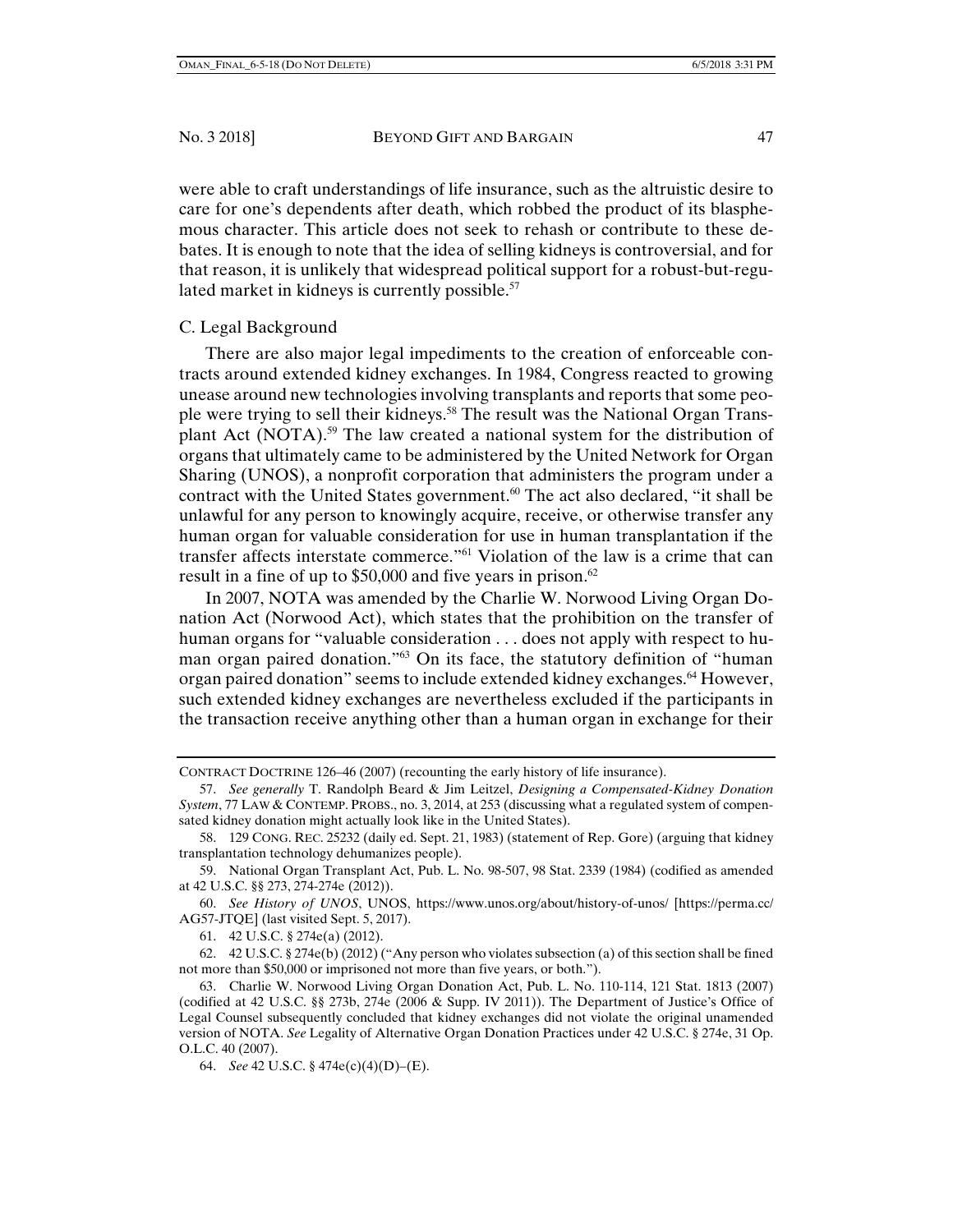donation. Thus, a paired donation in which a person received not simply a kidney for a loved one, but also a cash payment, would be subject to the criminal prohibition on receiving "valuable consideration" in the transfer of "any human organ." In short, under current law, kidneys may only be traded for kidneys.

Federal law merely states that transactions in which kidneys are exchanged for one another is not a federal crime. It does not follow from this that agreements to exchange kidneys are legally enforceable contracts.<sup>65</sup> First, there is the question of whether such a contract would satisfy the requirements of offer, acceptance, and consideration. The answer is most likely yes.<sup>66</sup> However, it is worth noting that whether these transactions involve consideration might be arguable.

The requirements of contractual consideration are a famously obscure question, one with which law professors have been tormenting first-year law students for over a century. Generally, the modern position is that in order for a promise to have consideration, there must be a bargain in fact between the parties.<sup>67</sup> In the case of extended kidney exchanges, the bargain in fact would be the promised exchange of kidneys. However, one might argue that the promise to donate a kidney in this case is gratuitous, albeit subject to the condition that the patient in the donor-patient dyad receives a kidney. In other words, the midstream donor is not actually engaged in a quid pro quo, but rather makes a conditional gift. The distinction is that between a gratuitous promise containing a condition, which remains a *nudum pactum* notwithstanding the condition, and a true bargain. Admittedly, the distinction is obscure, and the extended kidney exchange can be easily characterized as a complex bargain. However, common law courts have often manipulated the doctrine of consideration to allow or deny enforcement of agreements based on the judges' *sub rosa* substantive evaluation of the underlying transaction.<sup>68</sup> Given the widespread discomfort with the transfer of organs in anything that looks like a sale, there is always the possibility that a judge would refuse to enforce a kidney exchange contract based on a consideration argument.

Perhaps more plausibly, there is also the possibility that, when faced with a suit to enforce a contract for the exchange of kidneys, a court would refuse to do so on public policy grounds. There are no reported American cases addressing the issue. Numerous states have criminal prohibitions on the sale of organs for

 <sup>65.</sup> Indeed, one might argue that receiving a legally enforceable promise of a kidney, rather than a kidney itself, might be "valuable consideration" of the kind prohibited by NOTA. 42 U.S.C. § 474(a) (2012).

 <sup>66.</sup> *See* Kieran Healy & Kimberly D. Krawiec, *Custom, Contract, and Kidney Exchange*, 62 DUKE L.J. 645, 665–66 (2012) (arguing that promises between kidney donors could result in a legally enforceable contract).

 <sup>67.</sup> *See* RESTATEMENT (SECOND) OF CONTRACTS § 71 (AM. LAW INST. 1981) ("Requirement of Exchange").

 <sup>68.</sup> *See, e.g.*, GRANT GILMORE, THE DEATH OF CONTRACT 68–69 (1995) (discussing Justice Cardozo's manipulation of the doctrine of consideration during his tenure on the New York Court of Appeals).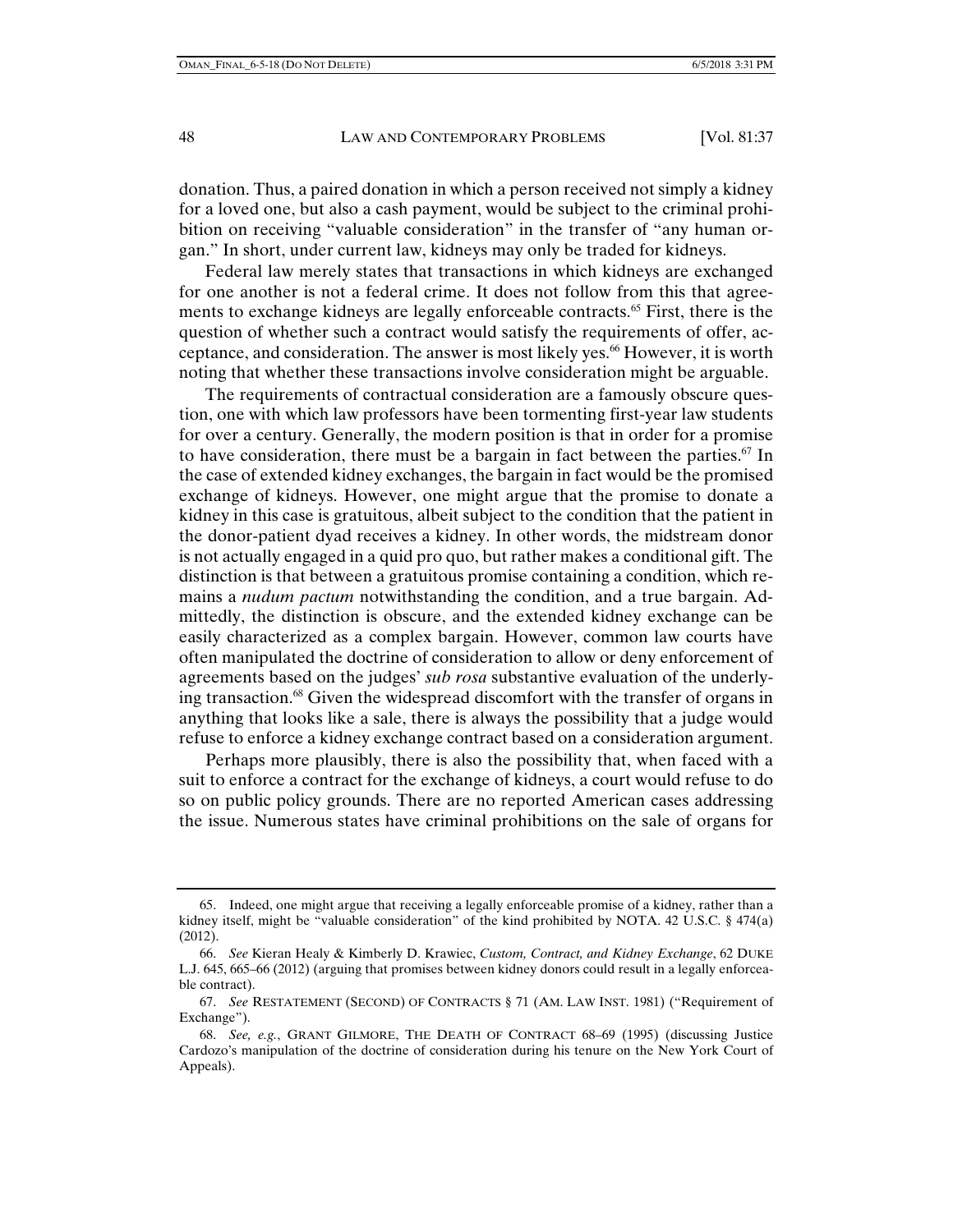valuable consideration.<sup>69</sup> Contracts to commit an illegal act are, of course, unenforceable.70 However, some states have specific statutory exemptions stating that organ exchanges in paired donations are not illegal.<sup>71</sup> Setting these statutes aside, courts have frequently refused to enforce contracts on public policy grounds when the subject matter of the contract touches on intimate matters or involves personal decisions about the use of one's body. Examples of the former category include the refusal to enforce a contract that would result in a man becoming a father via the implantation of a frozen embryo without his ongoing consent.<sup>72</sup> Examples of contracts in the latter category include the refusal of courts to enforce surrogacy contracts in which a woman promises to carry a child to term on behalf of another couple.<sup>73</sup> Even where such agreements are not prohibited by law, courts may refuse to lend the assistance of the state in enforcing them. Again, given the widespread discomfort with anything resembling coerced organ donation, it is certainly possible that courts would refuse to enforce contracts to donate because of the breaching party's immediate refusal to undergo surgery.

Finally, there is the question of what legal enforcement of a contract would even mean in this context. It is inconceivable that a court would order specific performance where someone who promised to give up a kidney subsequently refuses to undergo an operation. Courts have long refused to specifically enforce ordinary personal services contracts—contracts that often involve nothing more controversial than the performance of ordinary professional services in return for lucrative compensation.74 To imagine an American court requiring someone to submit to an invasive surgical procedure on pain of contempt is fanciful.

 <sup>69.</sup> *See*, *e.g.*, ALA. CODE § 22-19-175 (1975); ARIZ. REV. STAT. ANN. § 36-854 (2007); ARK. CODE ANN. § 20-17-802 (2017); CAL. PENAL CODE § 367f (West 2011); COLO. REV. STAT. ANN. § 12-34-116 (West 2017); DEL. CODE ANN. tit. 11, § 1333 (West 1995); D.C. CODE ANN. § 7-1501.01 (West 2008); FLA. STAT. ANN. § 873.01 (West 1999); GA. CODE ANN. § 16-12-160 (West 2008); HAW. REV. STAT. ANN. § 327-16 (West 2008); IDAHO CODE ANN. § 39-3417 (West 2007); 720 ILL. COMP. STAT. ANN. 5/12- 20 (West 2011); IND. CODE ANN. § 35-46-5-1 (West 2016); IOWA CODE § 142C.10 (West 2007); KAN. STAT. ANN. § 65-3235 (West 2007); LA. STAT. ANN. § 14:101.1 (1986); MICH. COMP. LAWS ANN. § 333.10116 (West 2008); MINN. STAT. ANN. § 145.422 (West 1973); MO. ANN. STAT. § 194.275 (West 2008); MONT. CODE ANN. § 72-17-302 (West 1989); NEV. REV. STAT. ANN. § 201.460 (West 1987); N.H. REV. STAT. ANN. § 291-A:11 (2010); N.J. STAT. ANN. § 2C:22-2 (West 2008); N.M. STAT. ANN. § 24-6B-16 (West 2007); N.Y. PUB. HEALTH LAW § 4307 (McKinney 2009); OR. REV. STAT. ANN. § 97.981 (West 2008); 35 PA. STAT AND CONS. STAT. ANN. § 10025 (West 1984); S.C. CODE ANN. § 44-43-10 (2009); TEX. PENAL CODE ANN. § 48.02 (West 2017); VT. STAT. ANN. tit. 9A, § 2-108 (West 1989).

 <sup>70.</sup> *See* RESTATEMENT (SECOND) OF CONTRACTS § 179 (AM. LAW INST. 1981) ("Bases of Public Policy Against Enforcement").

 <sup>71.</sup> *See, e.g.*, CAL. HEALTH & SAFETY CODE § 7152.2(a) (West 2011); N.Y. PUB. HEALTH LAW §4307(b) (2009).

 <sup>72.</sup> *See* A.Z. v. B.Z., 725 N.E.2d 1051, 1059 (Mass. 2000) (refusing to enforce the provisions of a contract with a fertility center).

 <sup>73.</sup> *See* In re Baby M, 537 A.2d 1227, 1264 (N.J. 1988) (refusing to enforce the provisions of a surrogacy agreement relating to custody).

 <sup>74.</sup> *See generally* Nathan B. Oman, *Specific Performance and the Thirteenth Amendment*, 93 MINN. L. REV. 2020 (2009) (discussing the relationship between specific performance of personal service contracts and the Thirteenth Amendment).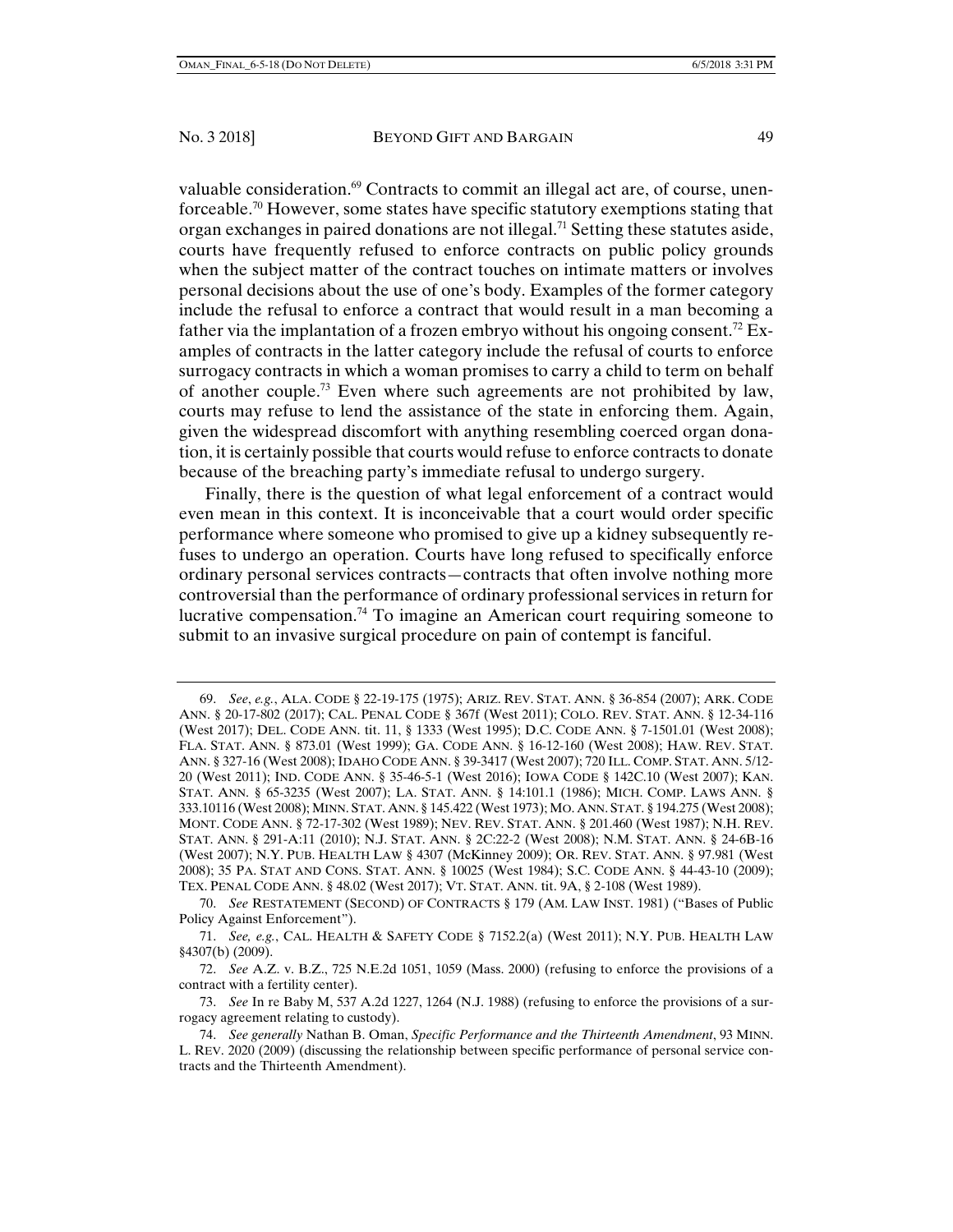One could, of course, enforce the contract through the award of damages. Here, two problems arise. First, there would be the difficulty of calculating damages. Current contract doctrine requires that damages be fixed with certainty.<sup>75</sup> The most common way in which this occurs is by awarding the disappointed breachee the difference between the contract price of what was promised and the market price at the time of breach.<sup>76</sup> Given the absence of a non-black market price for kidneys, it would be very difficult to determine this figure.<sup>77</sup> Likewise, consequential damages must be foreseeable at the time the parties enter into the contract.78 However, there is necessarily a great deal of uncertainty as to the ultimate outcome of any transplant operation.<sup>79</sup> Therefore, it would be difficult to determine, for example, whether the transplant would have been successful had it been made and how long the kidney would have continued to function after the transplant. Again, unless these figures can be fixed with certainty damages will not be awarded. The second problem is not legal, but practical. Presumably, the consequences of giving up a kidney and receiving nothing in return, or of being denied a life-saving transplant that was promised, would be severe. Suppose the courts were comfortable placing a large dollar figure on this damage. Most individuals are likely to be judgment proof; many will not have the assets to satisfy such an award, and many of those who have assets that might be attached will nevertheless be protected by state homestead exemptions and other debtor protections. In short, an ordinary suit for damages, even if available as a matter of law, is a largely empty threat.

#### III

## PROPOSAL ONE: STANDBY LETTERS OF CREDIT AND CLOSED-LOOP KIDNEY **EXCHANGES**

Given that the optimal allocation of kidneys in current exchanges requires donation chains that are longer than three transplants, non-simultaneous, closedloop kidney exchanges should be considered. There are two problems with such non-simultaneous exchanges. The first is the risk that someone would give a kidney on behalf of a loved one to a stranger but that his loved one will ultimately

 <sup>75.</sup> *See* RESTATEMENT (SECOND) OF CONTRACTS § 352 (AM. LAW INST. 1981) ("Uncertainty as a Limitation on Damages").

 <sup>76.</sup> *See* U.C.C. § 2-713(1) (AM. LAW INST. & UNIF. LAW COMM'N 2002) ("the measure of damages for non-delivery or repudiation by the seller is the difference between the market price at the time when the buyer learned of the breach and the contract price").

 <sup>77.</sup> *See* Scheper-Hughes, *supra* note 36 (discussing the black-market trade in human organs).

 <sup>78.</sup> *See* Hadley v. Baxendale, 156 Eng. Rep. 145 (Ex. Ch. 1854) (holding that consequential damages must be foreseeable at the time of formation in order to be recoverable).

 <sup>79.</sup> *See Kidney Disease Statistics for the United States*, NAT'L INST. DIABETES & DIGESTIVE & KIDNEY DISEASES, https://www.niddk.nih.gov/health-information/health-statistics/kidney-disease [https://perma.cc/5SMJ-VQ7H] (last visited Nov. 6, 2017) ("The probability of patient survival within 1 year post-transplant was 95% and 98% in deceased and living donor kidney transplant recipients, respectively, in 2012.").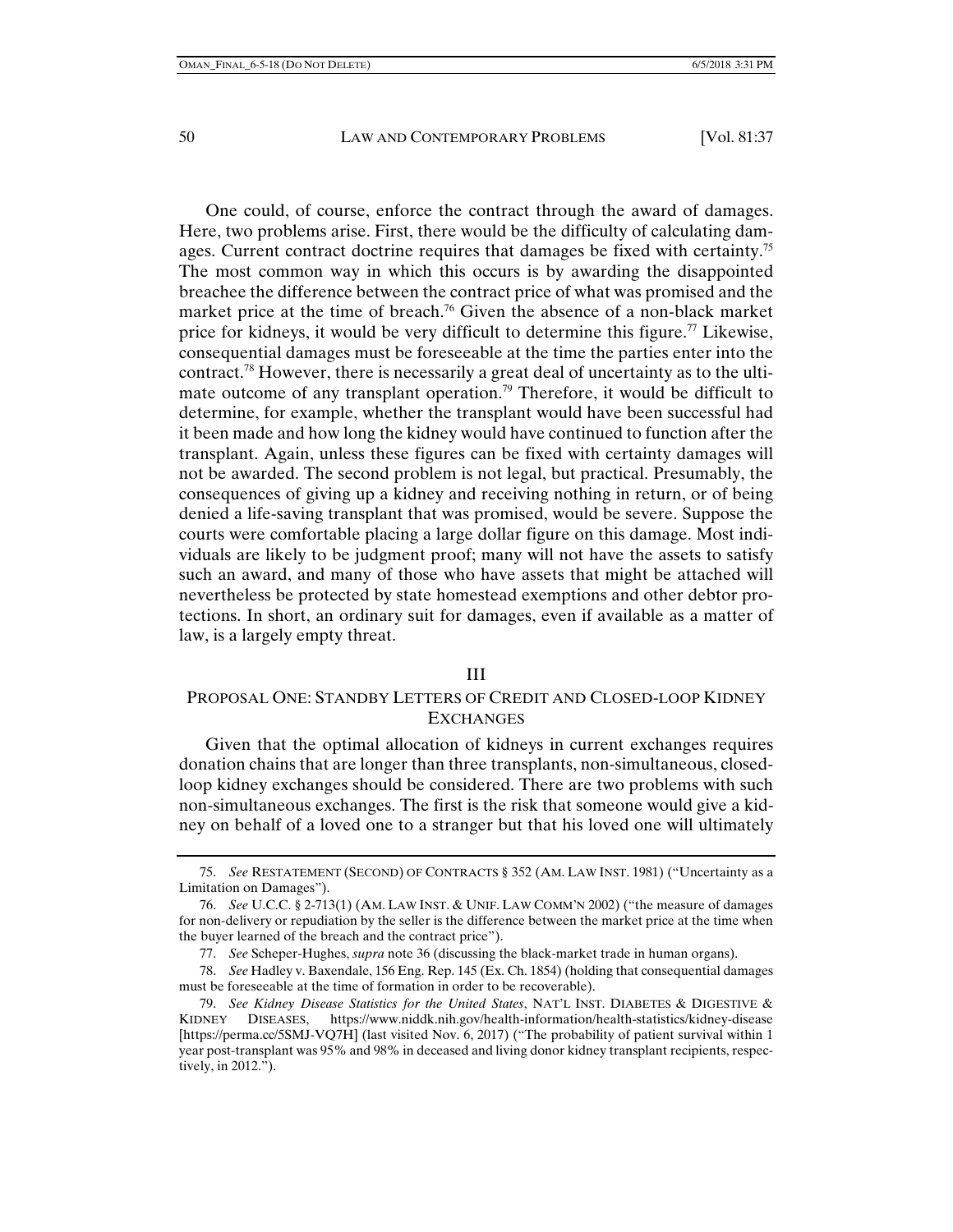not receive a kidney in return because someone down the chain of donations reneges on their commitment to donate. Very little can be done to guard against this risk—once a person decides to renege on their promise to donate, that person will not be forced to make the donation. The second problem is related to the first. When it is difficult to determine whether the person further down the line is going to perform, initial donors will not participate in a closed-loop exchange without an assurance of performance. The risk here is not that donors will enter into an agreement and then the agreement will go bad. Rather, the risk is that they will never enter into the agreement in the first place.

Because currently, closed-loop extended kidney exchanges are performed simultaneously, there is very limited information on how common reneging would be were we to attempt non-simultaneous exchanges.<sup>80</sup> However, there are documented cases of such reneging occurring when exchanges happen over a long period of time.<sup>81</sup> A study of NEAD operations conducted between 2008 and 2016 found that slightly more than 5% of chains were broken, most often because a transplant or donation was no longer medically possible.<sup>82</sup> However, there were still a tiny handful of cases where donors simply backed out before donating.<sup>83</sup> The evidence that we have suggests that reneging is likely to be very rare, but without a way of limiting this risk, non-simultaneous, closed-loop exchanges are unlikely to be performed.<sup>84</sup>

The purchase of a performance bond could mitigate against both problems. One advantage of the bond mechanism is that it can use well-established commercial devices that are largely self-enforcing. It can also be presented as relying not on the suspect mercenary logic of an impersonal market that so concerns critics of organ sales, but rather on the moral logic of honor, fidelity to one's word, and the protection of the vulnerable. Bonds are a common commercial device and can take a variety of forms.<sup>85</sup> One typical example is a performance bond in

85. *See generally* THE LAW OF COMMERCIAL SURETY AND MISCELLANEOUS BONDS (Bruce C.

 <sup>80.</sup> *See* Kieran Healy & Kimberly D. Krawiec, *Organ Entrepreneurs*, *in* CAMBRIDGE HANDBOOK ON LAW AND ENTREPRENEURSHIP (D. Gordon Smith & Christine Hurt eds., forthcoming 2018) (manuscript at 11), https://kieranhealy.org/files/papers/orgentrep.pdf [https://perma.cc/B58N-NAJ8] ("It should be noted that NEAD chain donor reneging is extremely rare, but not unheard of.").

 <sup>81.</sup> *See, e.g.*, S. E. Gentry et al., *The Roles of Dominos and Nonsimultaneous Chains in Kidney Paired Donation*, 9 AM. J. TRANSPLANT. 1330, 1335 (2009) ("Donor reneging broke a NEAD chain at Johns Hopkins. In this instance there was a long interval between the intended recipient's transplant from an NDD and the request for the bridge donor to participate in the next transplant."); *see also* Healy & Krawiec, *supra* note 80, manuscript at 11 ("It should be noted that NEAD chain donor reneging is extremely rare, but not unheard of.").

 <sup>82.</sup> *See* N. Cowan et al., *Broken Chains and Reneging: A Review of 1748 Kidney Paired Donation Transplants*, 17 AM. J. TRANSPLANT. 2451, 2452 (2017) (reporting a study of 1,748 kidney donations in loop or chain transactions).

 <sup>83.</sup> *See id.* at 2454 (finding six cases where donors reneged).

 <sup>84.</sup> *See* S. E. Gentry et al., *supra* note 81, at 1330 ("We are not aware of any other chains that have been broken by an unwilling or ineligible bridge donor. However, only short-term implementation data are available, and long waits between the time one's intended recipient gets a kidney and the time one is asked to donate seem certain to increase the risk of reneging.").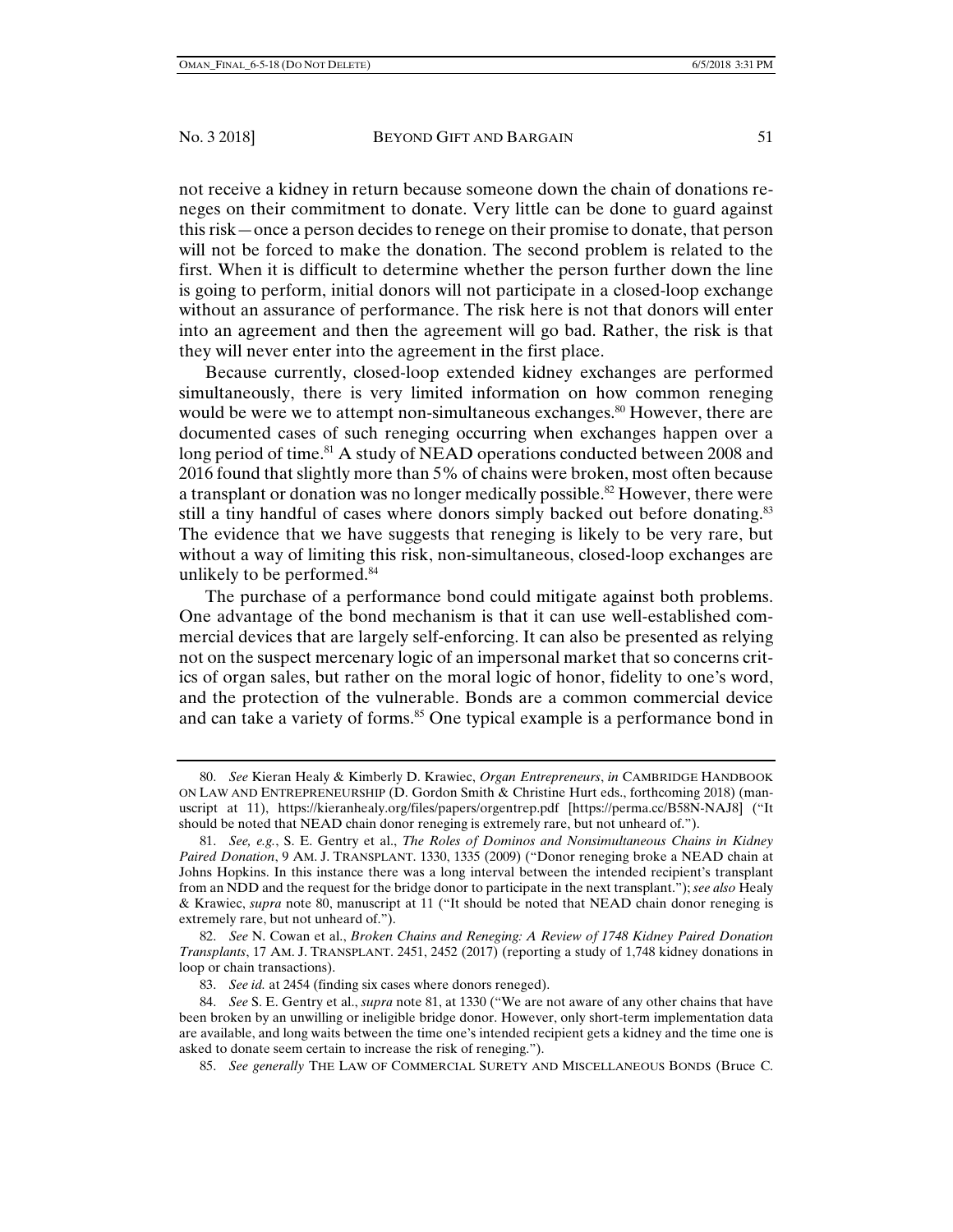a construction contract, where a general contractor purchases a guarantee from a bank, which ensures that the bank will either pay subcontractors in the event that the general contractor fails to do so or will pay the property owner in the event that the general contractor fails to construct the building as promised. In this case, the bond provides a kind of insurance against nonperformance of the commercial obligation. However, as a matter of law, there is no reason that a bond must guarantee such a commercial obligation. As it currently stands, commercial law provides a device that could be used in non-simultaneous, closedloop exchanges: the standby letter of credit.

# A. Letters of Credit

The letter of credit is a commercial device that was developed as part of the *lex mercatoria*, a transnational body of law created by European merchants in the Middle Ages.<sup>86</sup> It was originally used mainly in international transactions for the sale of goods. Suppose a weaver in Antwerp wished to buy wool from an English merchant. The weaver would approach a bank with a branch in England. For a fee, the bank would agree to issue a letter of credit to the English merchant. The letter would state that upon presentation of documents certifying shipment of the wool to the weaver, the bank would pay the merchant the purchase price of the wool. Upon receipt of the letter, the merchant would ship the wool to Antwerp and present the bank with receipts issued by the carrier. Upon finding that the receipts complied precisely with the documents demanded by the letter of credit, the bank would pay the merchant. The bank could then demand reimbursement from the weaver, who might have pre-funded the draw. In this example, the letter of credit performs two functions. First, it substitutes the credit of the bank for the credit of the weaver. Second, it eliminates the risk of a legal dispute over payment on the sale. The bank's only concern in paying out under the letter of credit is whether the merchant presented documents conforming to those contained in the letter of credit. The bank was not required to inquire into the underlying facts or substance of the sale of the wool.

Some version or another of this classic letter of credit transaction remains common in international trade.<sup>87</sup> However, a new device called the standby letter of credit has become common, particularly after the adoption of Article 5 of the Uniform Commercial Code governing letters of credit in the 1960s.<sup>88</sup> Whereas

King et al. eds., 2d ed. 2012) (summarizing the various kinds of commercial bonds and the legal issues that they create).

 <sup>86.</sup> *See generally* JOHN F. DOLAN, THE LAW OF LETTERS OF CREDIT: COMMERCIAL AND STANDBY CREDITS § 3.02 (4th ed. 2007) (discussing the early history of letters of credit); JAMES STEVEN ROGERS, THE EARLY HISTORY OF THE LAW OF BILLS AND NOTES: A STUDY OF THE ORIGINS OF ANGLO-AMERICAN COMMERCIAL LAW (2004) (discussing the early history of bills of exchange and letters of credit).

 <sup>87.</sup> *See* DOLAN, *supra* note 86, § 1.01 (discussing the role of letters of credit in contemporary commercial practice).

 <sup>88.</sup> *See id*. § 1.05 (discussing the rise of standby letters of credit).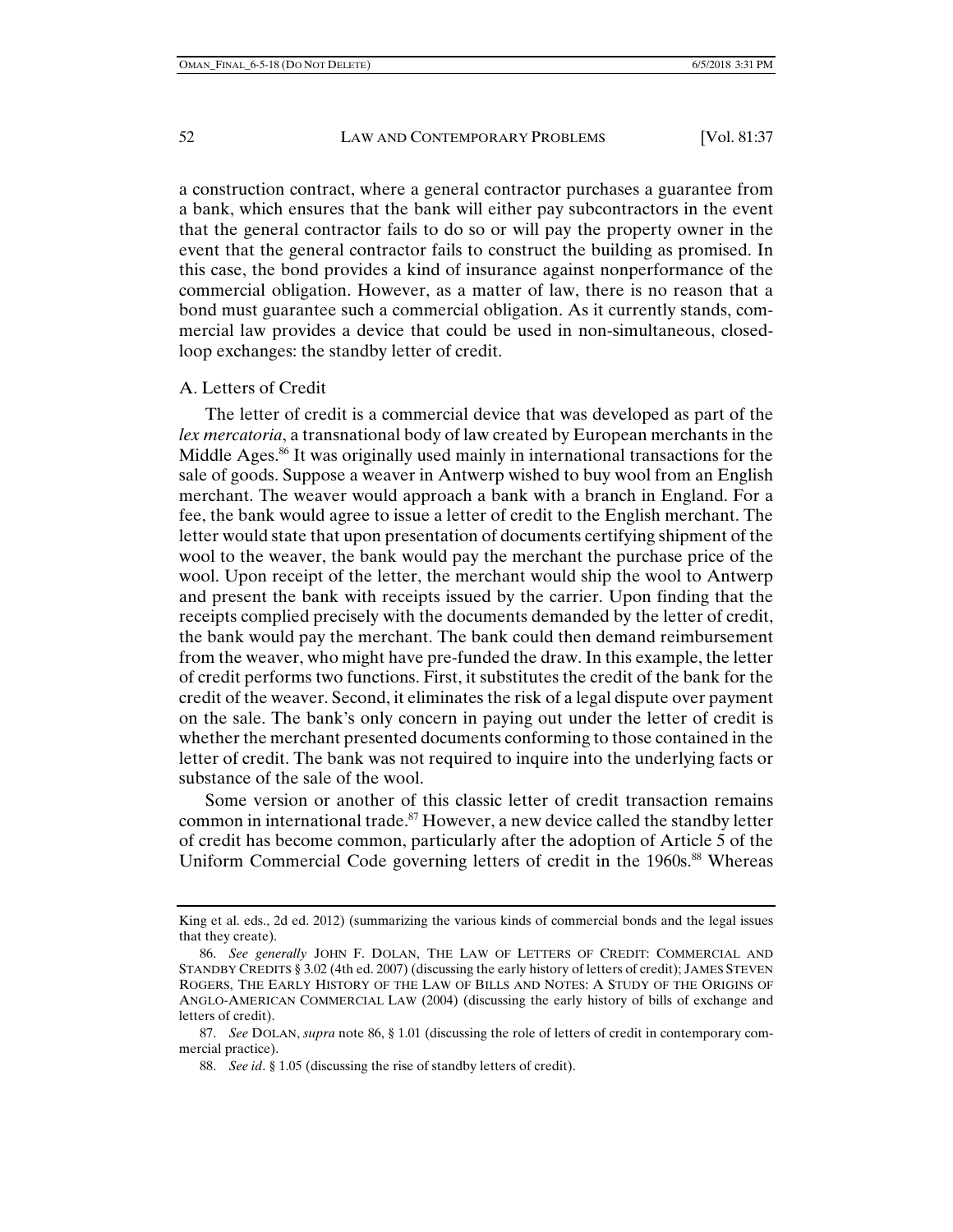the primary purpose of the traditional letter of credit is to secure payment of a debt, the primary purpose of the standby letter of credit is to secure the performance of an obligation. A standby letter of credit can thus perform a function similar to a traditional surety agreement, such as a performance bond. But a standby letter of credit differs legally from a surety contract in ways that make it an ideal device for increasing trust in non-simultaneous kidney exchanges.

To understand how a standby letter of credit works, consider an example. A general contractor promises to build a house for an owner according to the specifications of an architect. In order to put to rest the owner's concerns about the house being built properly, the contractor pays a bank to issue a letter of credit to the owner, under which the bank will pay the owner a substantial sum of money if the owner presents the bank with documents from an architect stating that the house has not been completed according to specifications. Unlike in the traditional letter of credit transaction—where if all goes well, the beneficiary of the letter (the merchant) will present conforming documents to the bank and be paid—in a standby letter of credit transaction, if all goes well, the beneficiary (the owner) will never offer the documents required under the letter of credit. The point of the standby letter of credit is to ensure that the house is built, not to pay the owner.

This is a situation where the general contractor could also enter into an ordinary surety contract with the bank. However, the surety contract has different legal characteristics than the standby letter of credit. In a surety agreement, the bank would guarantee the contractor's performance of the contract with the owner. While a bank with a surety cannot raise so-called "personal defenses"<sup>89</sup> most notably the unenforceability of a contract because of the running of the statute of limitations,<sup>90</sup> or discharge of an obligation in bankruptcy<sup>91</sup>—he can raise other defenses with a surety, such as material breach, $92$  lack of consideration on the underlying contract with the owner,<sup>93</sup> or public policy objections to that contract.<sup>94</sup> In contrast, under a standby letter of credit, the bank cannot raise any of these defenses;<sup>95</sup> once conforming documents are presented, the bank must pay.

The principle of independence is central to letter of credit law. A letter of credit is generally coupled with some underlying transaction, as when it is used to pay for the purchase of goods or to guarantee performance of some obligation

 <sup>89.</sup> *See* SAMUEL WILLISTON & RICHARD A. LORD, TREATISE ON THE LAW OF CONTRACTS § 61:7 (4th ed. 1990) (stating that personal defenses are unavailable to a surety).

 <sup>90.</sup> *See id*. ("the surety may not plead the running of the statute of limitations").

 <sup>91.</sup> *See id*. § 61:8 ("one liable with the bankrupt as a surety on a debt is not relieved of liability by the discharge of the principal obligor in bankruptcy.").

 <sup>92.</sup> *See id*. § 61:7 ("[T]he surety may plead the defenses that are available to the principal."); *id.* § 43:5 (stating that one party's material breach discharges the other party's duties under the contract).

 <sup>93.</sup> *See id.* § 7:8, § 61:7 (stating that, in general, legally enforceable promises require consideration).

 <sup>94.</sup> *Id.* § 12:1, § 61:7 (stating that contracts in violation of public policy are unenforceable).

 <sup>95.</sup> *Id.* § 2:23 ("[T]he letter of credit obligates the issuer to pay drafts or other demands . . . independent of any underlying contract between the customer and the beneficiary.").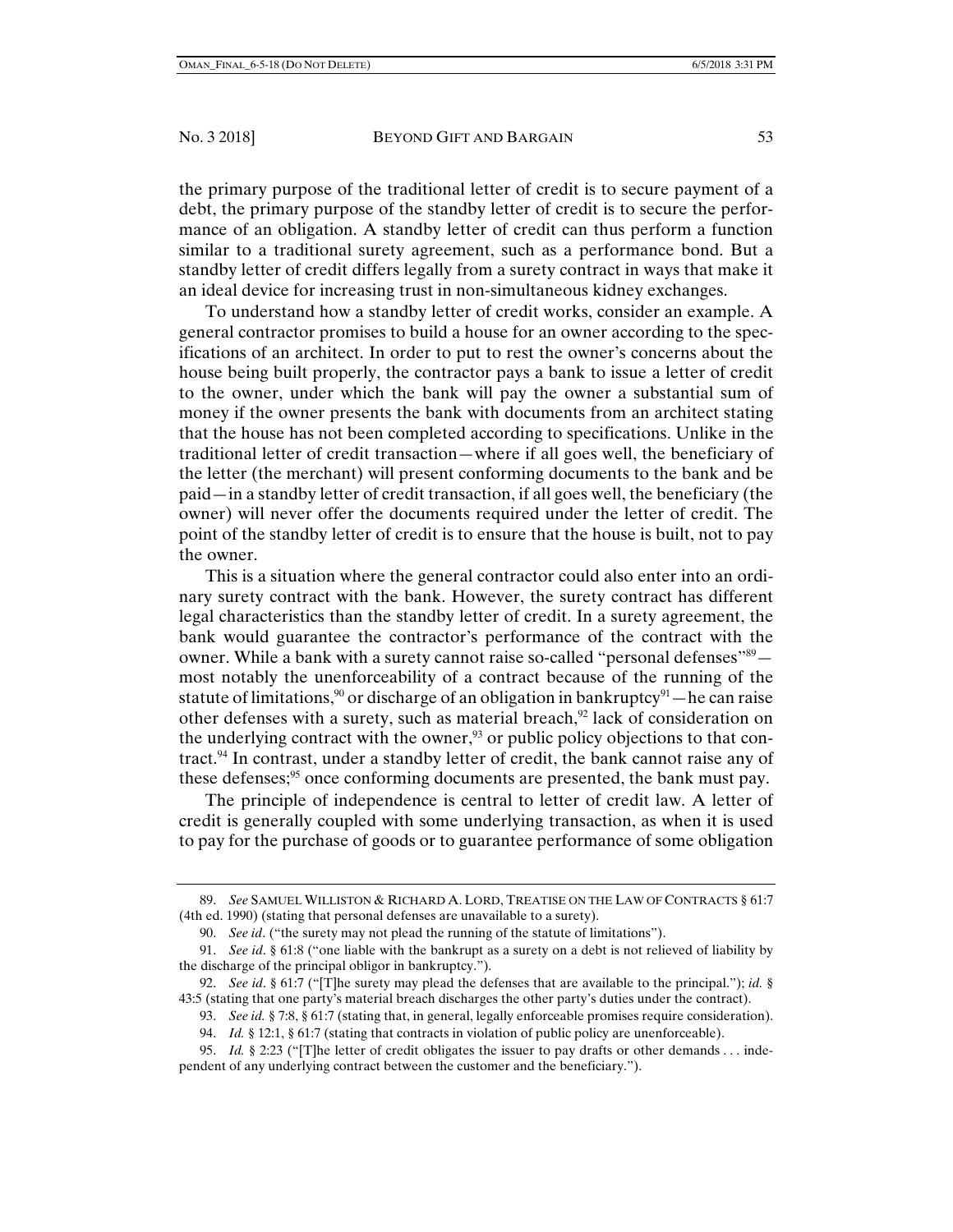as with a standby letter of credit. The independence principle means that the obligation on a letter of credit is independent of the underlying transaction in which the letter of credit is being used.<sup>96</sup> For example, suppose that a letter of credit is used to pay for goods. The goods are shipped, and shipping receipts conforming to the letter are presented to the issuing bank. The bank must pay under the letter of credit. This is true even if the shipped goods are non-conforming and thus, under the U.C.C.'s perfect tender rule, payment is not actually due.<sup>97</sup> Of course, one can always litigate about the non-conforming goods later, but commercial law has developed so that under the letter of credit, as much payment as possible is insulated from any legal risk associated with the underlying transaction.<sup>98</sup>

The independence principle applies even when the underlying transaction is infected with fraud or some other legal defect. Perhaps the starkest statement of the independence principle comes in section 5-109 of the U.C.C., which deals with an issuer who is presented with forged—but otherwise conforming—documents. In such a case, "the issuer shall honor the presentation" if it is made by a third party to the fraud, and may honor the presentation even if it is made by the person who forged the documents, so long as the issuer is "acting in good faith."<sup>99</sup> Independence extends even beyond the truth of the documents presented under the letter. For example, an issuer cannot raise the illegality of the underlying transaction as a defense when it refuses to pay in the face of a presentation of conforming documents.100

#### B. Letters of Credit and Extended Kidney Exchanges

In an extended kidney exchange, each patient-donor dyad could purchase a letter of credit from a financial institution, such as a bank. The letter would then be given to the initial participant in the proposed non-simultaneous exchange transaction. Under the terms of the agreement with the bank, the bank would

(2) an act or omission of others, or

U.C.C. § 5-108(f) (AM. LAW INST. & UNIF. LAW COMM'N 1995).

99. *See* U.C.C. § 5-109(a)(1)–(2) (AM. LAW INST. & UNIF. LAW COMM'N 1995).

 <sup>96.</sup> For example, the Uniform Commercial Code provides:

An issuer is not responsible for:

<sup>(1)</sup> the performance or nonperformance of the underlying contract, arrangement, or transaction,

<sup>(3)</sup> observance or knowledge of the usage of a particular trade. . .

 <sup>97.</sup> *See* WILLISTON AND LORD, *supra* note 89, § 2:23 ("the letter of credit obligates the issuer to pay drafts or other demands . . . independent of any underlying contract between the customer and the beneficiary").

 <sup>98.</sup> *See id*. § 2:23. *See also* Benetton S.p.A. v. Benedot, Inc., 642 So.2d 394, 396, 400–01 (Ala. 1994) (illustrating that a plaintiff can litigate over nonconforming goods after settling disputes related to a letter of credit).

 <sup>100.</sup> *See, e.g.*, Ross Bicycles, Inc. v. Citibank, N.A., 577 N.Y.S.2d 826, 828 (N.Y. App. Div. 1991) ("The real issue is the question of the illegal activities of Wedtech and possible illegal aspects of the plaintiff's dealing with Wedtech. . . . The suit is not on the underlying contract but on the letter of credit. . . . [T]he defendant is a 'third party' . . . which cannot use this defense." (internal citations omitted)).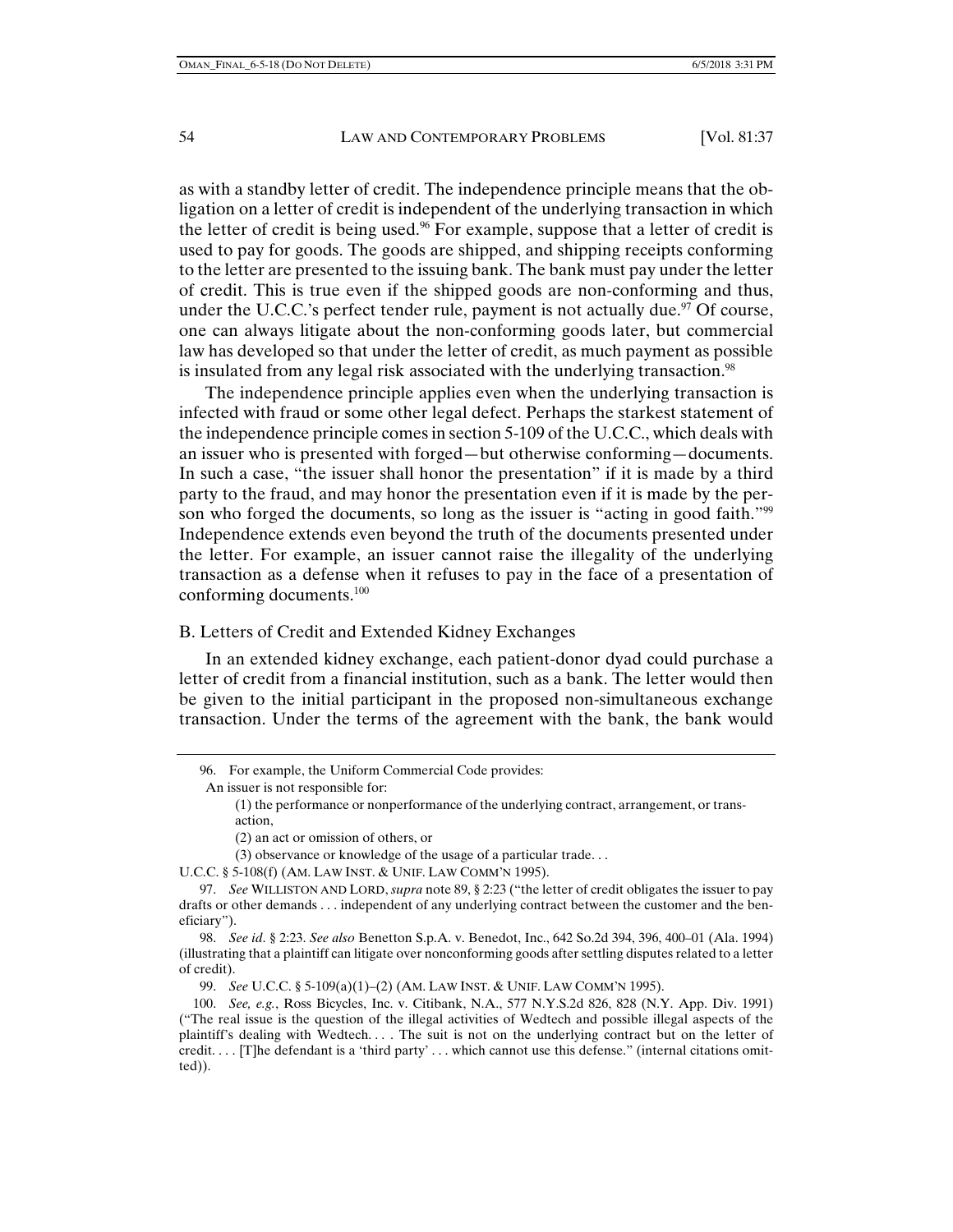pay on the letter if proof of three conditions were satisfied. First, the patientdonor dyad that purchased the letter of credit must have received a kidney as part of the non-simultaneous exchange. Second, the donor in the purchasing patient-donor dyad must have failed to donate a kidney as provided in the original extended kidney exchange agreement. Third, the presenting party must be a donor in a patient-donor dyad who donated a kidney under the extended kidney exchange agreement but whose patient did not received a kidney in return.<sup>101</sup>

In the context of non-simultaneous exchange, the standby letter of credit has the virtue of eliminating legal risk about the enforceability of any underlying contract. As discussed above, a promise to donate a kidney as part of an extended kidney exchange might be a valid contract, but there is certainly reason to doubt this. Letter of credit law however, eliminates the need to resolve this question. The standby letter of credit also eliminates enforcement risk. In the event of a broken promise to donate a kidney, the disappointed party does not have to bring suit. He must merely present conforming documents to the issuer of the letter of credit, who will then pay automatically. Finally, by substituting the credit worthiness of the bank for the creditworthiness of the donor, the letter of credit eliminates the risk of a judgment-proof donor. In short, the entire transaction becomes self-enforcing, which was, of course, the historical reason that letters of credit were developed in the first place.

What would be the effect of this standby letter of credit? First, the standby letter of credit provides a credible signal of trustworthiness. Talk is cheap, but reneging on a promise that is backed by a standby letter of credit would be very expensive. Indeed, even if a donor performs his promise and therefore does not have to indemnify the bank, entering into the transaction in the first place would be expensive. Even the performing donor would have to incur both the cost of compensating the bank for issuing the letter and the time value of the money during the period when it was in escrow. This expense would serve a precautionary function: it would weed out those who are not serious about donating.<sup>102</sup> It would also weed out any opportunistic individuals who would make a false promise in order to induce donation from another, although the very limited evidence suggests that *akrasia*, rather than predation, is the problem.103 The standby letter of credit thus functions like a used car warranty, which not only shifts the risk of breakdowns from buyer to seller, but also overcomes information asymmetries by signaling quality. $104$ 

 <sup>101.</sup> Technically, such a letter would allow a downstream donor to renege, provided that the reneging party arranged the initial donor's ESRD patient to receive a kidney. Thus, the letter would not secure a donor's actual performance, but would only secure the supply of a kidney, which is all that is necessary to generate the trust demanded for a non-simultaneous exchange.

 <sup>102.</sup> *Cf.* Lon L. Fuller, *Consideration and Form*, 41 COLUM. L. REV. 799, 800–06 (1941) (discussing the role of formalities in contract law).

 <sup>103.</sup> *See supra* notes 80–83 (showing that reneging is very rare and not finding a single case involving predatory reneging, i.e., a deliberate choice to take a kidney and run rather than living up to a bargain).

 <sup>104.</sup> *See generally* George Akerlof, *The Market for "Lemons": Quality Uncertainty and the Market*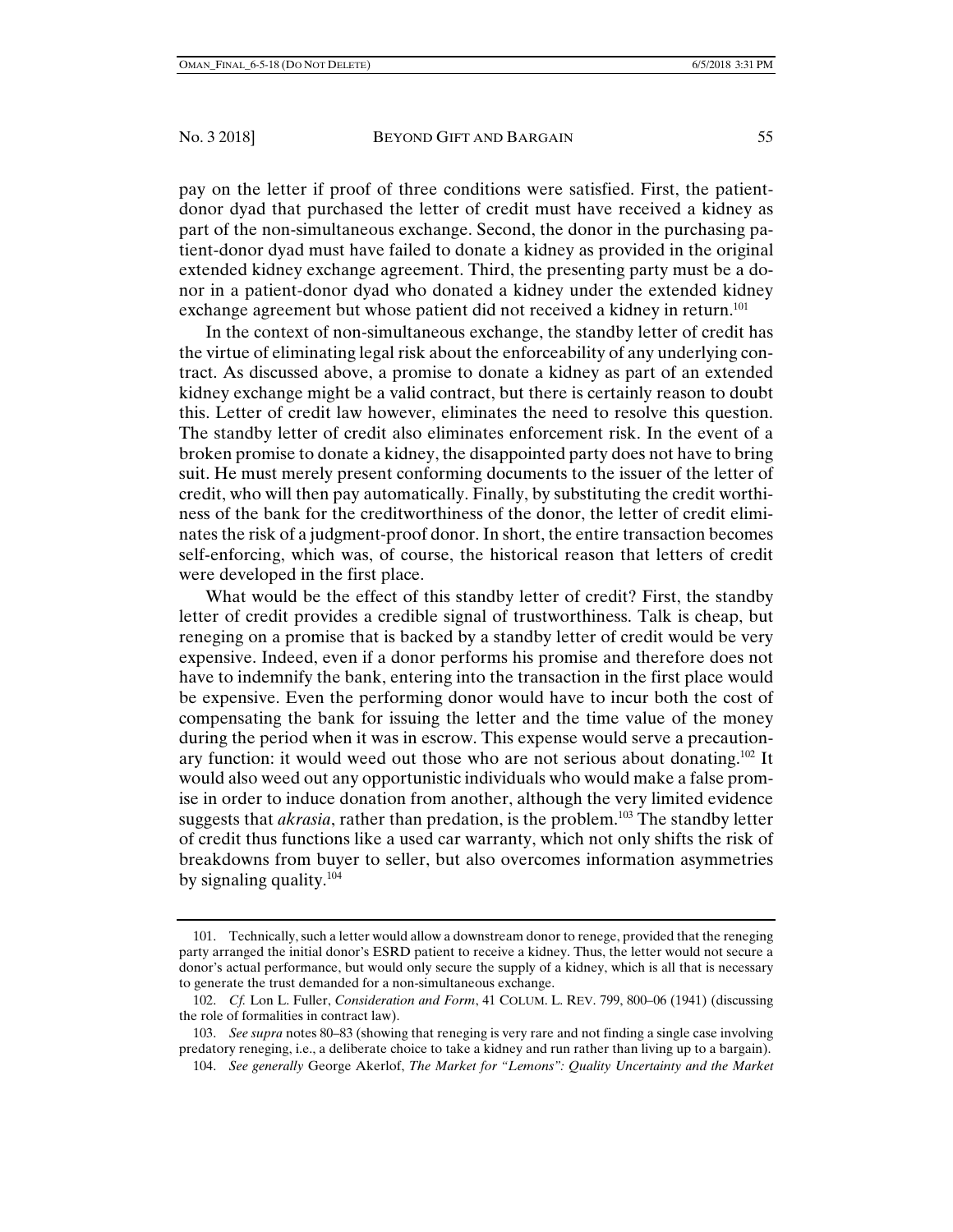Second, it would reduce—but certainly not eliminate—the amount of risk undertaken by the first moving donor in a non-simultaneous exchange. This is the donor who is exposed to the risk that she will give up a kidney on behalf of a loved one without receiving a kidney for that loved one in exchange. Under the standby letter of credit, in this situation the donor would be paid a large sum of money. From this donor's point of view, payment on the letter of credit can be thought of in a number of ways. It could be seen as a straightforward purchase of a kidney for money. However, the original term of the deal between the donors in the exchange was never to sell a kidney for money. Indeed, the donors do not desire to receive money, but rather a kidney for their loved one, and there is no reason to suppose that they would accept an offer to purchase their kidney for cash were such an offer legal.

A better way to think about the payment, from the disappointed donor's point of view, is that it constitutes a kind of insurance. The point of a life insurance policy is not to make a payment that renders the beneficiary indifferent between money and the life of a loved one.<sup>105</sup> Rather, a life insurance policy reduces the risk to which one is exposed in the event of the policyholder's death, even though it does not fully eliminate that risk. Likewise, the possibility of a payout under the standby letter of credit in the event that that a donor gives up her kidney without receiving a kidney in return for her loved one mitigates a substantial risk. The possibility of a cash payment does not eliminate such a risk, but it would make it marginally more tolerable. Payment does not change the fact that the initial donor is entering into the exchange not in the hope of cash, but in the hope of a kidney for a loved one. By making the risk marginally more tolerable, the initial donation is more likely to occur, with benefits for all of the patients involved.

Third, the letter of credit provides a financial incentive for its purchaser to carry through on his promise to donate a kidney. A surety is obligated to pay a bond regardless of whether the purchaser of that bond is willing or able to indemnify the guarantor for that payment. That is, of course, the point of the surety. Likewise, the complete independence of the various parties' obligations to a letter of credit is precisely what makes that instrument different than an ordinary contract, which could be subject to implied conditions, such as the doctrine of material breach. That said, banks are unwilling to issue a standby letter of credit unless the purchaser of the letter is willing to deposit money with the bank, to indemnify the bank in the event that it is later obligated to pay under the letter. In the context of a non-simultaneous exchange, this would mean that each donor would be required to place a very large sum of money in the bank as part of the

*Mechanism*, 84 Q. J. ECON. 488 (1970) (providing the canonical treatment of information asymmetries in economics).

 <sup>105.</sup> Such indifference is, of course, the economic precondition for a sale. If the payment of money does not render a seller at least indifferent as between the money and the objects sold, no exchange will occur.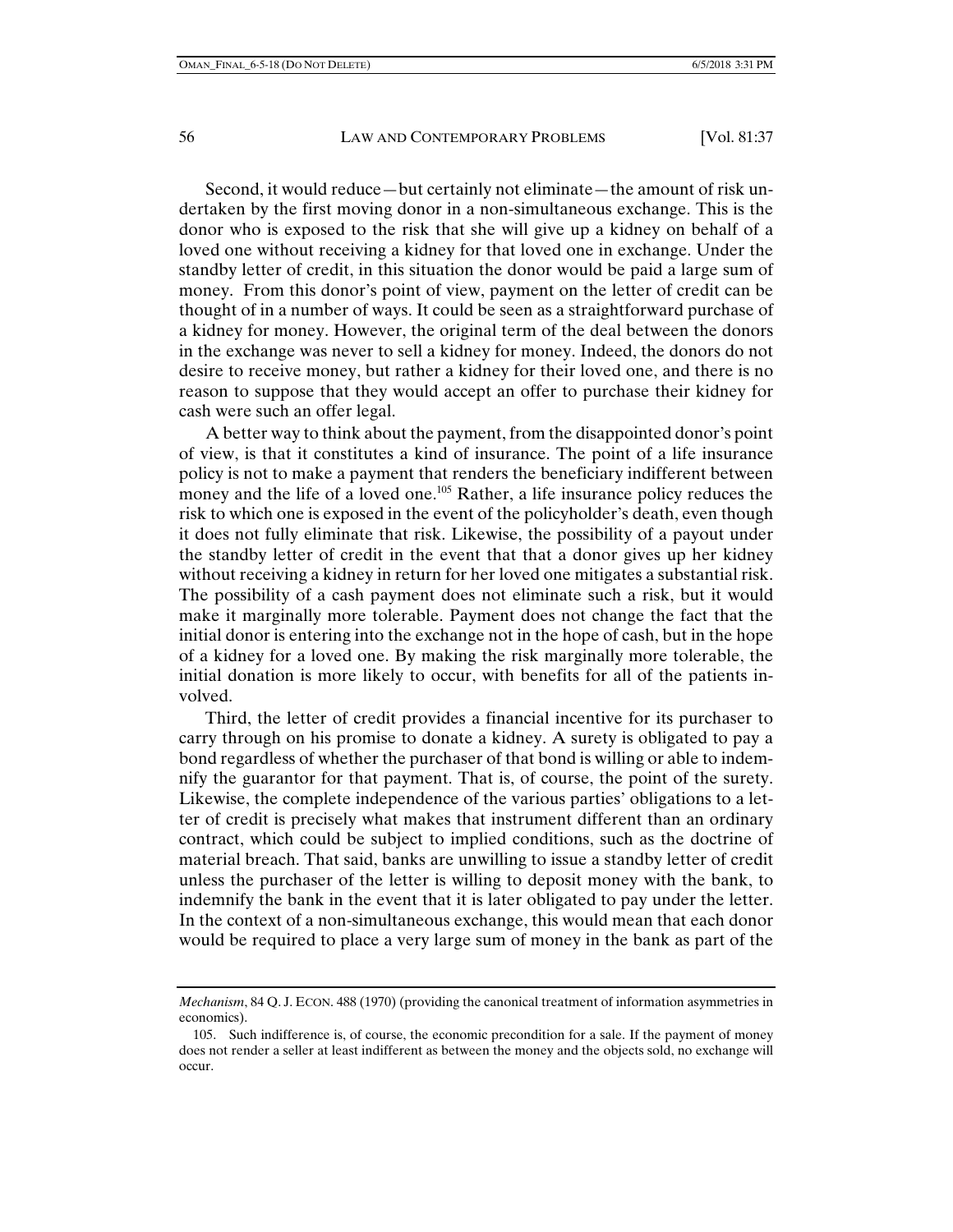exchange. Should the donor renege on her commitment to donate a kidney, this money would be lost. However, if she donates as promised, the money will be returned. In that case, the donor's financial cost would be limited to the fee that was paid to the bank for the issuance of the letter and the time value of the money during the period when it was in escrow. In short, the standby letter of credit creates a financial hostage that incentivizes the donor's performance. This mechanism would be largely self-enforcing, thus eliminating the cost and risk of postbreach litigation. Banks never renege on letters of credit unless they are insolvent, and set off rights allow them to obtain deposited money without suit.

The fourth benefit is not financial, but is rather moral and psychological. The letter can be understood as a pledge of fidelity by the donor on his promise to give up a kidney. This is not a sale. To the extent that there is a bargain, it ultimately involves the exchange of a kidney for a kidney, a transaction that our society has already judged to be acceptable.106 The problem with non-simultaneous exchange is that it involves not simply giving up a kidney on behalf of a loved one, but a *promise* to give up a kidney on behalf of the loved one. The promise, like the completed gift, is an act of altruism. The donor suffers a major cost in the form of a lost kidney for the sole purpose of allowing a loved one to live by procuring a kidney for that loved one. Indeed, it is only the genetic accident of mismatched tissue that prevents the donor from giving his kidney directly to his loved one. The fact that the exchange occurs over time, rather than simultaneously, in no way undermines the transaction's basically altruistic structure.

However, once we inject the practice of promising into this particular act, another set of moral obligations comes into play; namely, the demands of honoring one's word. To be sure, fidelity to commitments is an important part of commercial exchange and the ordinary marketplace.107 However, fidelity to one's word is not an inherently commercial virtue. Think of the moral obligation of the spouse to honor his wedding vows or the public official who takes an oath to faithfully execute the laws of the United States.<sup>108</sup> Everyone understands these to be solemn obligations; obligations whose breach would justifiably expose the breacher to the community's scorn. The person who promises to donate a kidney has also made a sort of oath. Just as organ procurement organizations have, over the last generation, cultivated an ethic of altruistic generosity around organ donation, an emphasis on honor and fidelity to one's word can be used to create a similarly

 <sup>106.</sup> *See* 42 U.S.C. § 274e(a) (2012) (exempting organ swaps from the prohibition on selling organs).

 <sup>107.</sup> *See* OMAN, *supra* note 32, at 76–85 (discussing the relationship between market exchange and the morality of fidelity); DAVID C. ROSE, THE MORAL FOUNDATION OF ECONOMIC BEHAVIOR (2011) (arguing that without internal moral checks on opportunistic behavior widespread market exchange is not possible).

 <sup>108.</sup> *See* U.S. CONST. art. II, § 1, cl. 8 ("Before he enters the Execution of his Office, he shall take the following Oath or Affirmation:—'I do solemnly swear (or affirm) that I will faithfully execute the Office of President of the United States, and will to the best of my Ability, preserve, protect and defend the Constitution of the United States.'").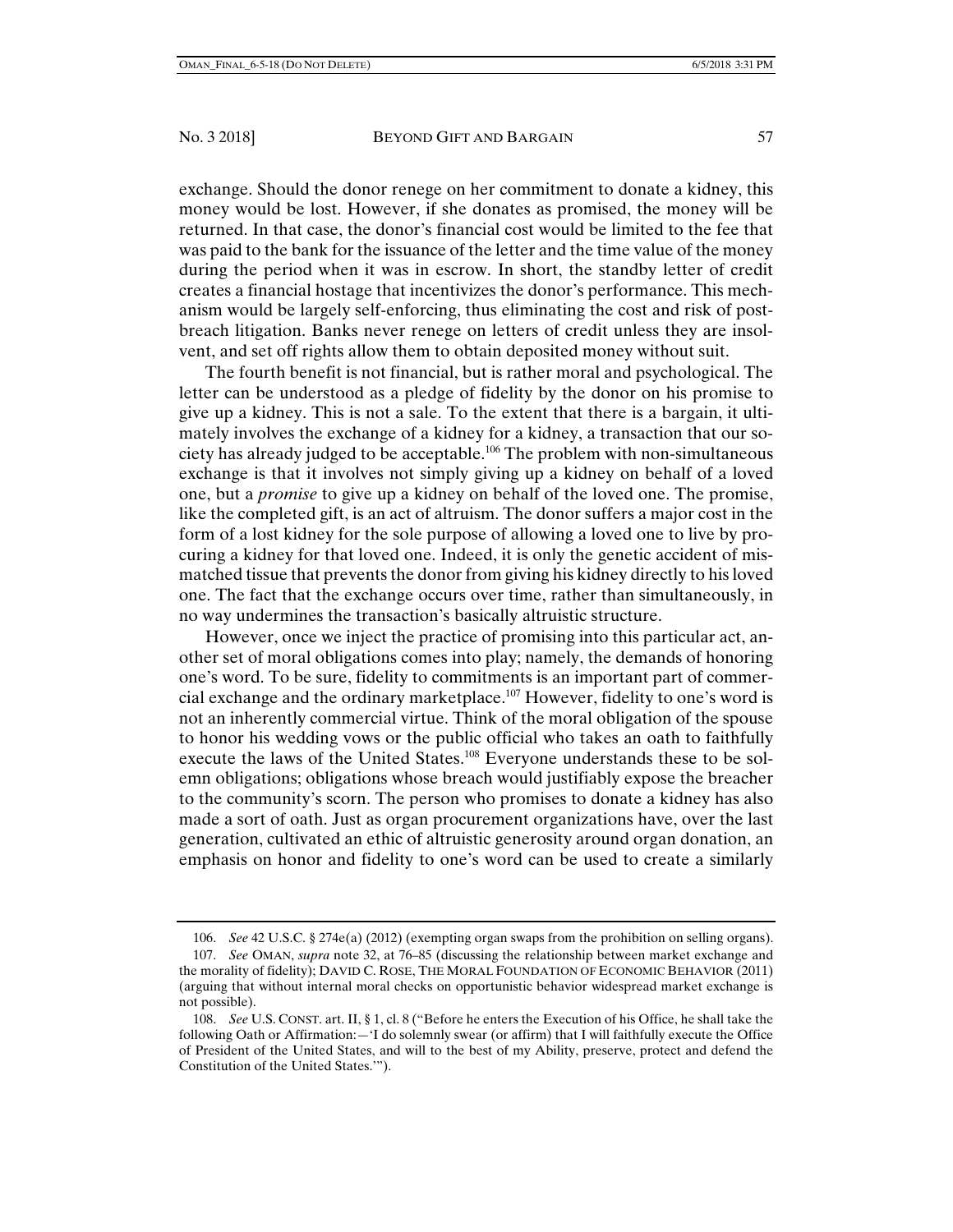positive ethic around non-simultaneous exchange.<sup>109</sup> On this view, the value of the standby letter of credit is that the heightened formality of its execution emphasizes to the donor the solemnity of the promise that she is making and invites her to place her character on the line by "putting her money where her mouth is."

# C. Standby Letters of Credit, Governing Kidney Donations, and Current Law

The risk remains that a standby letter of credit in non-simultaneous exchange would violate NOTA. There are two ways of dealing with this problem. It is possible that under the law as it is currently written, a standby letter of credit does not violate federal law. The second approach would be to change existing federal law. Turning first to the question under current law, while 42 U.S.C. § 274e makes it a crime to "transfer any human organ for valuable consideration for use in human transplantation,"<sup>110</sup> the law goes on to state: "The term 'valuable consideration' does not include reasonable payments associated with the removal, transportation, implantation, processing, preservation, quality, control, and storage of a human organ  $\dots$ ."<sup>111</sup> One might argue that the money paid under a standby letter of credit comes under this language. The Department of Justice's Office of Legal Counsel, for example, determined that the term "valuable consideration" included only for-profit exchanges of cash for organs.<sup>112</sup> A second route under current law, comes under the Norwood Act. The Act exempts "human organ paired donation" from the prohibition on the transfer of an organ for "valuable consideration."113 The Act explicitly recognizes extended exchanges by blessing agreements between more than two patient-donor dyads.114 Furthermore, the Act blesses "a single agreement [among donors and patients] to donate and receive such human organs, respectively, according to such biological compatibility in the group."115 One could argue that such an agreement is thus not a crime, even if it involves a legally-enforceable contract. Finally, the Act insists that "other than" an agreement among multiple patient and donors, no other valuable consideration can be received as part of a paired organ exchange.<sup>116</sup> One

 <sup>109.</sup> *See* Healy & Krawiec, supra note 66, at 659 (quoting F.K. Butt et al., *Asynchronous, Out-of-Sequence, Transcontinental Chain Kidney Transplantation: A Novel Concept*, 9 AM. J. TRANSPLANT. 2180, 2183 (2009)) (stating that good will, honesty, and generosity ground donors' faith in NEAD chains).

 <sup>110. 42</sup> U.S.C. § 274e(a) (2012).

 <sup>111. 42</sup> U.S.C. § 274e(c)(2) (2012).

 <sup>112.</sup> *See* Legality of Alternative Organ Donation Practices Under 42 U.S.C. § 274e to Gen. Counsel Dep't of Health and Human Servs., 31 Op. O.L.C. 40 (2007).

 <sup>113. 42</sup> U.S.C. § 274e(a) (2012).

 <sup>114.</sup> *See* 42 U.S.C. § 274e(c)(4)(D) (2012) ("If there is any additional donor-patient pair as described in subparagraph (A) or (B), each donor in the group of donor-patient is biologically compatible as a donor of a human organ for a patient in such group.").

 <sup>115. 42</sup> U.S.C. § 274e(c)(4)(E) (2012).

 <sup>116.</sup> *See* 42 U.S.C. § 274e(c)(4)(F) (2012) ("Other than as described in subparagraph (E), no valuable consideration is knowingly acquired, received, or otherwise transferred with respect to the human organ referred to in such subparagraph.").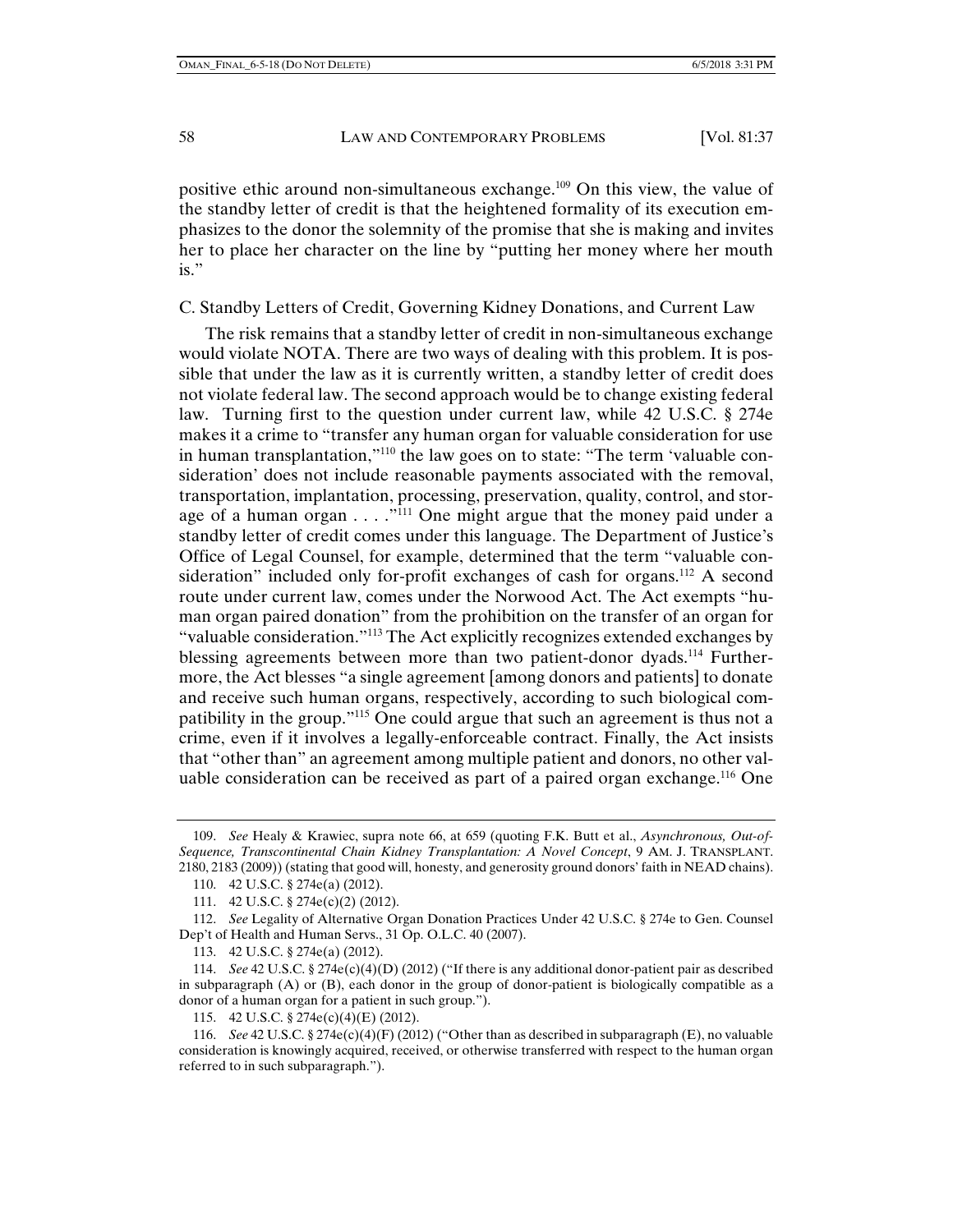could argue that because the stand by letter of credit does nothing but secure an agreement among multiple patients, it comes within the "other than" exclusion.

Both of these statutory arguments are, however, extremely doubtful. No reported cases interpret this language and it is unlikely that either argument would be successful. A broad reading of the "removal, transportation, implantation, processing, preservation, quality, control, and storage" language in § 274 $e(c)(2)$ could effectively make an exception swallow the statute's basic prohibition on transferring human organs for "valuable consideration."117 Moreover, the Norwood Act argument runs into the very independence principle that makes the standby letter of credit otherwise attractive. The right to payment under such a standby letter of credit would be, as a matter of law, independent of the underlying agreement blessed by the Norwood Act. At the very least, no one would be well advised to attempt the creation of such a standby letter of credit without first bringing an action for declaratory relief, and the only court to consider such an action under NOTA dismissed it on standing grounds.<sup>118</sup>

Given this reality, amending NOTA would be the only viable way to permit standby letters of credit in extended kidney exchanges. However, doing so would not require rejecting the basic policy against the sale of organs. One might object that any bonding mechanism brings cash purchases of kidneys in by the back door, raising various ethical concerns. As noted above, from the standby letter of credit beneficiary's point of view, the cash payment cannot be easily understood as payment for a kidney. The same is true from the point of view of the donor who purchases the letter and risks losing the funds held hostage in escrow should he renege on his promise. First, under the terms of the transaction there are no circumstances in which the reneging donor pays money directly to someone who provided his loved one with a kidney. The only payments that he makes would pass from him to the bank that issued the letter. Furthermore, if he carries through on his commitment to donate a kidney, he would continue to incur the cost of purchasing the letter, a payment that would not generate any financial benefit for another donor. In other words, the standby letter of credit, in effect, renders his gift more costly. One might object to this fact for a variety of reasons. However, the fact that a gift becomes more costly does not seem to implicate concerns about commodification.

A standby letter of credit would, of course, create a penalty in the event of breach by a donor of his promise to make a gift. One might object that this would have the effect of coercing someone into giving up the kidney. For several reasons, however, this objection does not justify prohibiting a donor from entering into such a contract. First, the donor's decision to enter into a kidney exchange must be fully informed and voluntary. He can neither be threatened nor bribed

 <sup>117. 42</sup> U.S.C. § 274e(c)(2) (2012).

 <sup>118.</sup> *See* Richards v. Holder, No. 13–13195–LTS, 2014 WL 2805280, at \*1 (D. Mass. June 19, 2014) (dismissing a declaratory action by someone wishing to purchase an organ who challenged the scope and constitutionality of NOTA on standing grounds).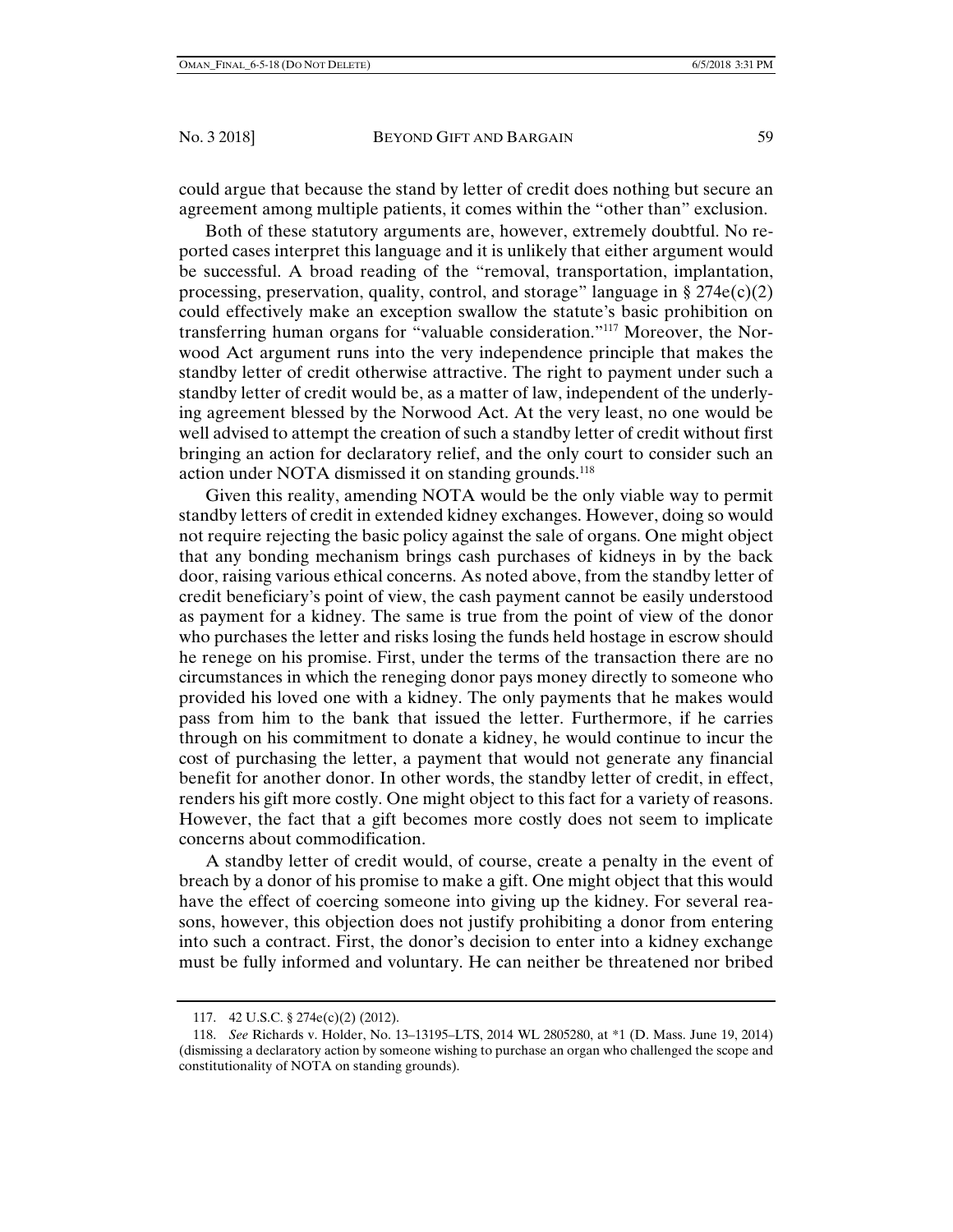into participating in the transaction. The voluntariness of the commitment *ab initio* should lessen concerns regarding coercion.

Second, the donor would only suffer a financial loss under the standby letter of credit where another person relied on his good word by giving up a kidney. This is a situation where a substantial measure of guilt attaches to a reneging party. Unlike an enforceable promise to give the kidney, the bonding arrangement protects only a counterparty's reliance interest and never the expectation interest.119 Ordinarily, society is untroubled when someone is coerced because their actions have caused another harm, as in the cases of fraud and promissory estoppel. The same diminished concerns with coercion should govern here. Finally, the pressure on a donor in non-simultaneous kidney exchange has much greater benefits than does pressure on a donor outside of the context of such an exchange. This is because everyone in the downstream chain of patient-donor dyads is dependent on the performance of upstream donors. Hence, each donation of a kidney in an extended kidney exchange benefits not only the recipient of that kidney, but also everyone else in the exchange.

#### IV

# PROPOSAL TWO: COUPLING FINANCIAL INCENTIVES WITH ALTRUISM IN NEAD CHAINS

The second proposal is more dramatic than the bonding arrangement suggested above. This proposal involves relaxing the prohibition on payments to donors in the limited situation where such a payment would make a NEAD chain possible among altruistic donors. This will, of course, will raise the hackles of those who fear the baleful effects of commodifying kidneys. However, in this case, relaxing the prohibition against incentivizing donors would not be tantamount to the creation of a full-fledged market in donated kidneys. Rather, the sole reason for allowing such a payment would be that doing so would facilitate more altruistic donations. Far from crowding out altruism, this would facilitate it. Furthermore, as already occurs in exchanges around ovum donation, such a payment could use the language and practice of gift giving.120 This has proven a useful strategy for managing morally- and emotionally-fraught exchanges. It can also forestall the propagation of social understandings that commodification critics

 <sup>119.</sup> *See* RESTATEMENT (SECOND) OF CONTRACTS § 344 (AM. LAW INST. 1981) (differentiating between the reliance and expectation interest); *see also generally*, L.L. Fuller & William R. Perdue, *The Reliance Interest in Contract Damages, Pt. 1*, 46 YALE L. J. 52 (1936); L.L. Fuller & William R. Perdue, *The Reliance Interest in Contract Damages, Pt. 2*, 46 YALE L. J. 373 (1936).

 <sup>120.</sup> *See* Kimberly D. Krawiec, *Altruism and Intermediation in the Market for Babies*, 66 WASH. & LEE L. REV. 203, 242 (2009) ("[T]he statements and screening procedures of fertility clinics indicate that the primary motivation of egg donors should be a desire to help infertile couples and that donors whose primary motivation is financial should be disqualified."); Kimberly D. Krawiec, *Markets, Morals, and Limits in the Exchange of Human Eggs*, 13 GEO. J.L. PUB. POL'Y 349, 354–55 (2015) (stating, for example, that ovum donation advertising appeals to donors' altruistic motives while also offering "handsome payment for their services.").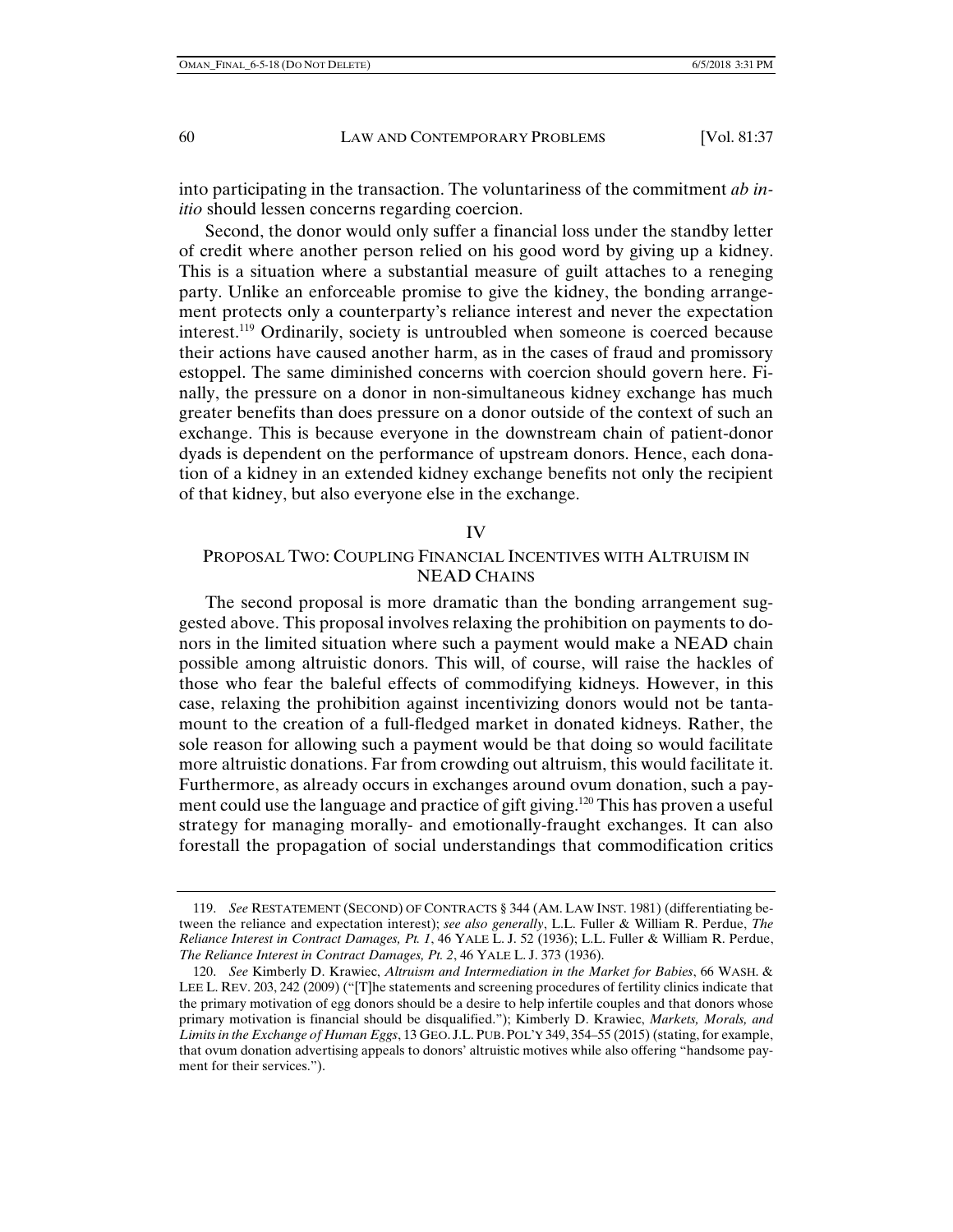fear.

## A. Why NEAD Chains Eliminate the Risk of Irreparable Harm

Recall the basic structure of a closed-loop kidney exchange described above. To simplify, imagine that there are three patient-donor dyads: AB, CD, and EF. B's kidney is not a match for A but is a match for C. D is not a match for C but is match for E. F is not a match for E but is a match for A. In this scenario, there is a closed loop of kidney donations and the central problem is generating the trust necessary to get the dyads to commit when the exchange extends over time. Now imagine that there is a person, Q, who is willing to donate a kidney but does not desire a kidney for a loved one in exchange. This is a NEAD chain. Q's kidney is compatible with A, who has a donor, B, whose kidney is compatible with C, who has a donor D, whose kidney is compatible with E, who in turn has a donor F whose kidney is compatible with G, someone on the kidney waiting list without a donor. We can now create a NEAD chain that begins with Q's donation to A and ends with F's donation to G. As a result of this chain of donations, A, D, E, and G all receive life-saving kidneys. This scenario has two attractive features that the closed-loop exchange lacks. First, it results in one additional person receiving a kidney, namely  $G<sup>121</sup>$  Second, it eliminates the risk to the first mover involved in a closed-loop kidney exchange.

To see why Q's donation eliminates this risk, recall the structure of the counterparty risk. In a closed-loop kidney exchange, the first donor takes the chance that she will donate a kidney but receive nothing for her patient in return because a downstream donor reneges on his promise to give a kidney. The entire transaction depends on high levels of trust by the first mover in the extended kidney exchange chain. In the NEAD chain made possible by Q's donation, however, Q is not part of a patient-donor dyad. Thus, he takes on no risk. Rather, he enters the transaction with the understanding that he will not be receiving a kidney in exchange for his donation. Every subsequent donor in the NEAD chain, however, can receive a kidney for his patient prior to donating. In short, Q is the magic catalyst who solves the trust problem that could otherwise bedevil nonsimultaneous exchanges.

Where might we find Q? One possibility is that Q is that exceedingly rare individual who desires to gratuitously donate a kidney to a stranger. Such donors, however, make up less than 1% of the current supply of kidneys. Indeed, when a person gratuitously offers to donate a kidney to a stranger, most transplant professionals try to talk the person out of making the donation.122 In the past, the

 <sup>121.</sup> One might ask why G should get the kidney from F, since F's donation is not necessary for E the patient in the EF patient-donor dyad—to receive a kidney. The answer is that because E has a willing donor, F, who will put a kidney into the system, E gets off of the waiting list and into a transplant operating room. G gets the kidney from F because F's kidney is simply the next available free kidney in the system, for which G is a match and G has advanced to first place on the waiting list.

 <sup>122.</sup> *See* Rebecca P. Winsett et al., *Perceptions of the Donation Process from Adult-to-adult Living Liver Donors*, 13 PROG. TRANSPLANT. 123, 125 (2003) (stating that doctors discouraged donors from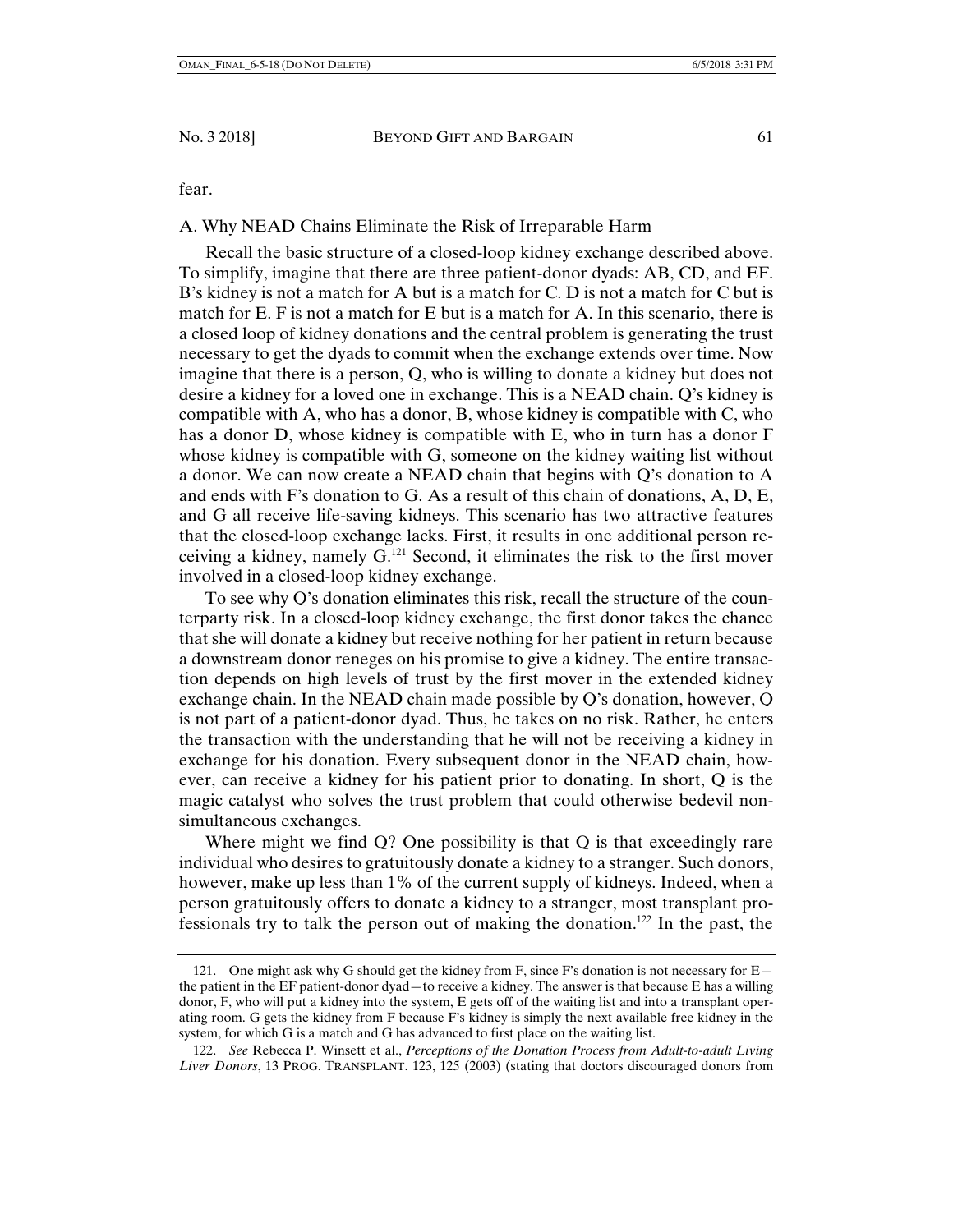mere fact that someone was willing to make such an offer was seen by some doctors as prima facie evidence of mental illness.123 Such donors are simply not a viable option for substantially increasing the number of kidneys available in the system. To be sure, if the 180 or so individuals each year who are willing to donate kidneys to strangers could be used in NEAD chains, their generosity could be leveraged. But, desirable as this is, it would not make a significant impact on the availability of kidneys.

## B. Paying Initial Donors in NEAD Chains

This paper proposes that Q be found by offering cash payments or some other form of valuable financial incentive to those who are willing to donate a kidney to be used to begin a NEAD chain.124 This is not the same thing as calling for a free market in kidneys; however, this proposal would require a change in current law. It is worth noting that the prohibition on bargaining for kidneys has already been relaxed. In 2005, Congress explicitly amended NOTA with the Norwood Act in order to allow for paired organ exchanges.<sup>125</sup> Such exchanges involve the exchange of a kidney, not for cash, but for another kidney. Nevertheless, under the original language of NOTA, the receipt of the kidney in exchange for an organ donation would surely constitute "valuable consideration."126 The 1984 law was amended to allow such kidney-for-kidney sales. The logic behind the Norwood Act was that there were opportunities for altruistic donations that were being wasted because of a tissue mismatch between donor and patient. Accordingly, Congress allowed the exchange of donated organs in order to facilitate these altruistic acts.

Two things are worth noting about this decision. First, it unambiguously allows organ trade. It simply limits the medium of exchange to a system of pure barter. Second, the system of barter authorized by the Norwood Act entwines bargain with altruistic donation. Limiting exchange to the trade of altruistically donated organs ensures that organ exchange will never be a nakedly-commercial transaction. The market in traded organs is only possible because the trades are embedded in a broader economy of gift giving. The following proposal would involve a similar entanglement of incentives and altruism.

If NOTA were amended to allow payment to first-moving donors in a NEAD

donating their organs).

 <sup>123.</sup> *See* Robert M. Sade & Andrea D. Boan, *The Paradox of the Dead Donor Rule: Increasing Death of the Waiting List*, 14 AM. J. BIOETH. 21, 22 (2014) ("Good Samaritan donation . . . was once considered prima facie evidence of mental illness.").

 <sup>124.</sup> *See* Stephen J. Choi et al., *Altruism Exchanges and the Kidney Shortage*, 77 LAW & CONTEMP. PROBS., no. 3, 2014, at 289, 299 (arguing that one should be able to pay for kidneys with gifts to a charity of the donor's choice). Polling data suggests that there is widespread support for non-cash incentives for organ donation. *See* Hensley, *supra* note 34.

 <sup>125.</sup> Charlie W. Norwood Living Organ Donation Act, Pub. L. No. 110-144, 121 Stat. 1813 (2007) (codified at 42 U.S.C. §§ 273b, 274e (2006 & Supp. IV 2011)).

 <sup>126. 42</sup> U.S.C. § 274e(a) (2012).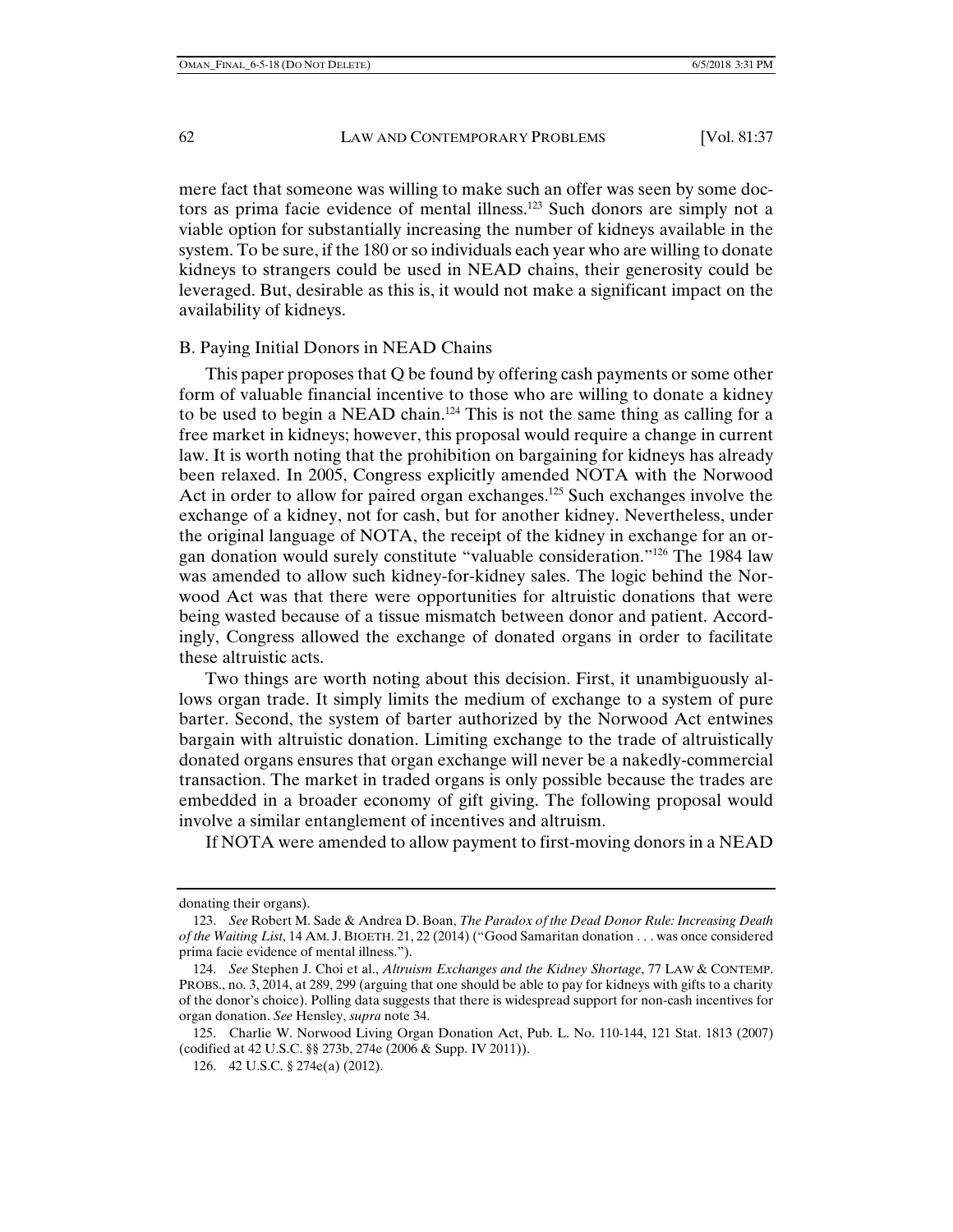chain, the same two conditions would be met. First, the exchange of organs in a trade would be authorized. However, one trade would be allowed to occur in exchange for cash or other financial incentives, rather than an organ to be donated to a loved one. Second, the exchange would not be a naked commercial transaction. Rather, the proposal would allow direct financial incentives for donation—but only in cases where the donation would then allow an extended series of altruistic donations. In other words, the "market" in traded organs would remain embedded in a broader economy of gift giving. The original logic of the Norwood Act was that without trade, there are many altruistic donations that simply will not occur. The same is true of this proposal. In particular, long chains of extended kidney donations are impossible without very high levels of mutual trust among the gift-givers. Without this trust, the gifts simply will not happen, and opportunities for altruistic donations will be wasted. Just as the Norwood Act allowed limited trading to catalyze these donations, NOTA should be amended to allow an initial sale to facilitate donations.

Such a change in the law would not lead to the wholesale commodification of human organs. It would maintain the social view that organ donation is primarily a matter of gift. Indeed, the vast majority of all kidney transplants would remain gifts. Furthermore, even the initial sale of organs would itself be encased in a social understanding that still relied heavily on the idea of gift. This could be done in two ways. First, the amount paid for a kidney donation could be limited. The goal of the proposal is not to create commerce in kidneys with a market clearing price; rather, it is to increase the number of undirected donations by offering a financial incentive. Setting the amount below a market clearing price would, of course, ensure that a chronic gap in the supply of needed kidneys remains. However, doing so would also inhibit the emergence of a robust market for kidney donations, thus allaying fears of commodification, while still marginally increasing the supply of kidneys.

Furthermore, there is no reason that a financial incentive must be structured as a straightforward purchase. Instead, for example, the payment could be made as part of a prize awarded by a foundation. A study by Muriel Niederle and Alvin Roth found that people were significantly more likely to support payments when they were structured as an award given by a private foundation rather than, say, as a payment by the government.<sup>127</sup> Likewise, incentives do not have to take the form of cash payments. For example, NEAD donors could be rewarded with health insurance or educational vouchers for themselves or for loved ones.

Second, a kidney exchange regime could appeal to the donor's own sense of generosity. People usually act from mixed motives. The incentivized donor that this article's proposal imagines could be motivated by a similar mix of compensation and altruism. The donation of their kidney would be more than a sale: it would be a gift, one that makes possible the gifts of others whose desire is to

 <sup>127.</sup> *See generally* Muriel Niederle & Alvin E. Roth, *Philanthropically Funded Heroism Awards for Kidney Donors?*, 77 LAW & CONTEMP. PROBS., no. 3, 2014, at 131.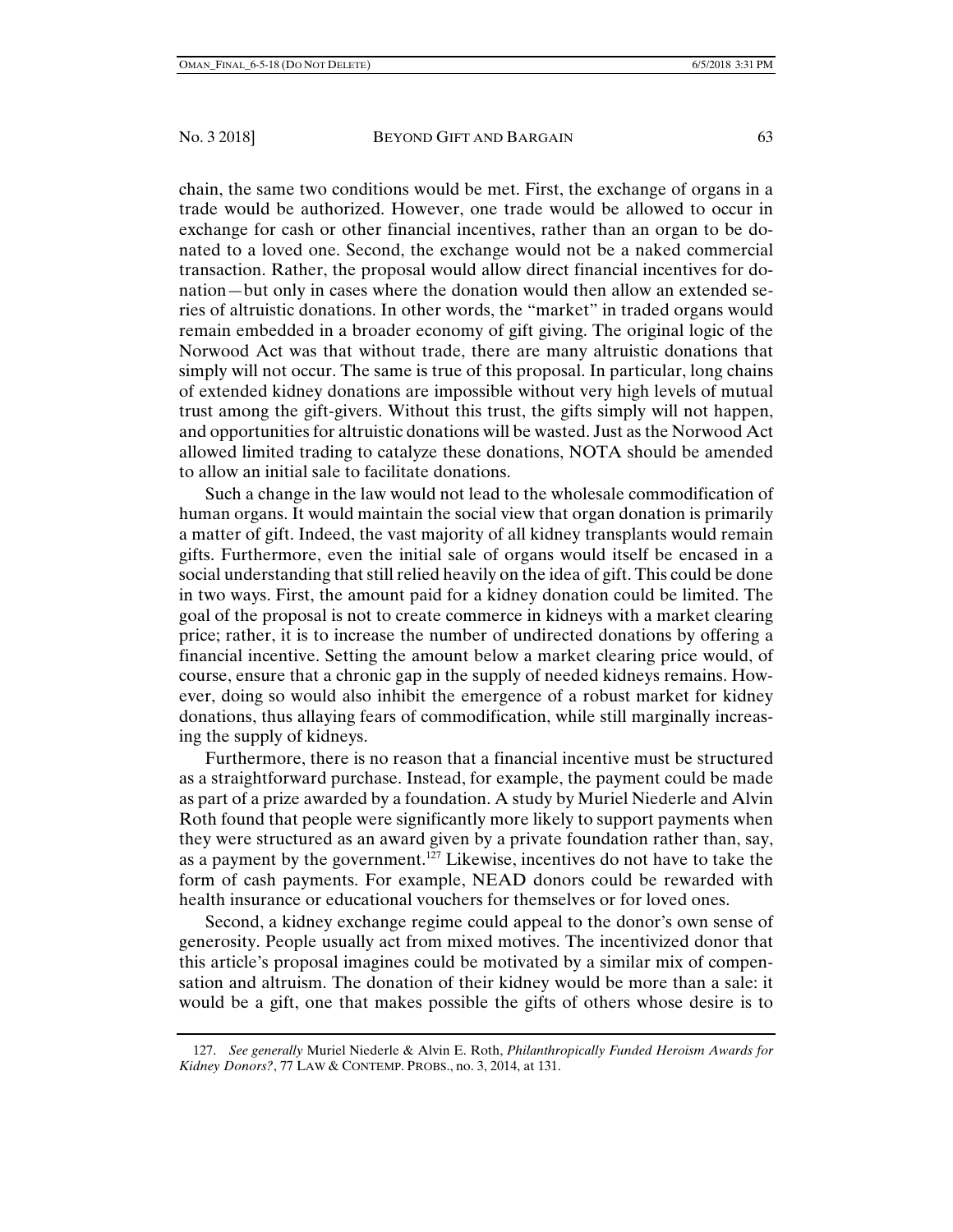rescue their loved ones. Such an appeal to the donor's own sense of generosity could motivate donations that might not occur otherwise. Such a sense of generosity is by no means incompatible with paid compensation. Many of those in the caring professions—doctors, nurses, social workers, therapists, teachers, and the like—are genuinely motivated by a desire to help other people. They see their professional activities as advancing an effort to make the lives of others better. This motivation coexists with a regime in which they are paid for their services. By emphasizing the way in which a compensated donor's act facilitates altruistic giving and the life-saving transplants for those who do not receive her kidney, the supposedly pernicious social meanings that worry critics of commodification can be avoided.

There are examples of such mixed understandings of compensated donations of human tissues. Some ovum donors, for example, report that they are motivated by purely mercenary considerations.128 Many, however, insist that in addition to the money made by donating their eggs, they are genuinely moved by the plight of childless couples and see themselves as assisting such couples.129 Both fertility clinics and the couples themselves emphasize this understanding of egg donation, styling payments as "thank-you gifts."130 Anthropologists have long recognized that gift giving is never purely altruistic, but operates in a moral economy of reciprocity in which a gift creates some unspecified future obligation.<sup>131</sup> Compensated ovum donation does not exist in the pure economy of gift, but it also is something more than the bare economy of commercial exchange. Rather, it is a hybrid of the two approaches—albeit one that leans heavily towards commerce.<sup>132</sup>

For those whose concerns with the sale of organs center on commodification and the social meaning that exchange could impart to human bodies, the language of gift in ovum exchanges is not without value. Far from being meaningless rhetorical hypocrisy, it is an effort to respond to precisely the concerns that such critiques raise; namely, the social meaning of the exchange. Experience teaches that the simple dichotomy of gift and bargain does not adequately capture the complexity and nuance of which social meanings around transfers are capable. Ultimately, market exchange does not have a single, stable, or self-evident meaning. This is a fact that merchants have long understood, even if only implicitly. Hence, the bewildering variety of rhetorical envelopes in which our society wraps trade—from the impersonal order placed in a pure commodity market, to the doctors or lawyers with whom we discuss our most intimate affairs, to the soldiers or fire fighters who sell their labor but are also valorized for heroism and self-

 <sup>128.</sup> *See* Krawiec, *supra* note 120, at 355 (some egg donors are "in it for the money").

 <sup>129.</sup> *See id*. at 355 (some egg donors donate in part to help infertile women conceive).

<sup>130.</sup> *Id.* at 355 (egg banks encourage recipients to send "thank you . . . gifts" to donors).

 <sup>131.</sup> *See* MARCEL MAUSS, THE GIFT: THE FORM AND REASON FOR EXCHANGE IN ARCHAIC SOCIETIES xi (2000).

 <sup>132.</sup> *See* HEALY, *supra* note 48, at 44 (stating that donor procurement systems have "industrialized altruism").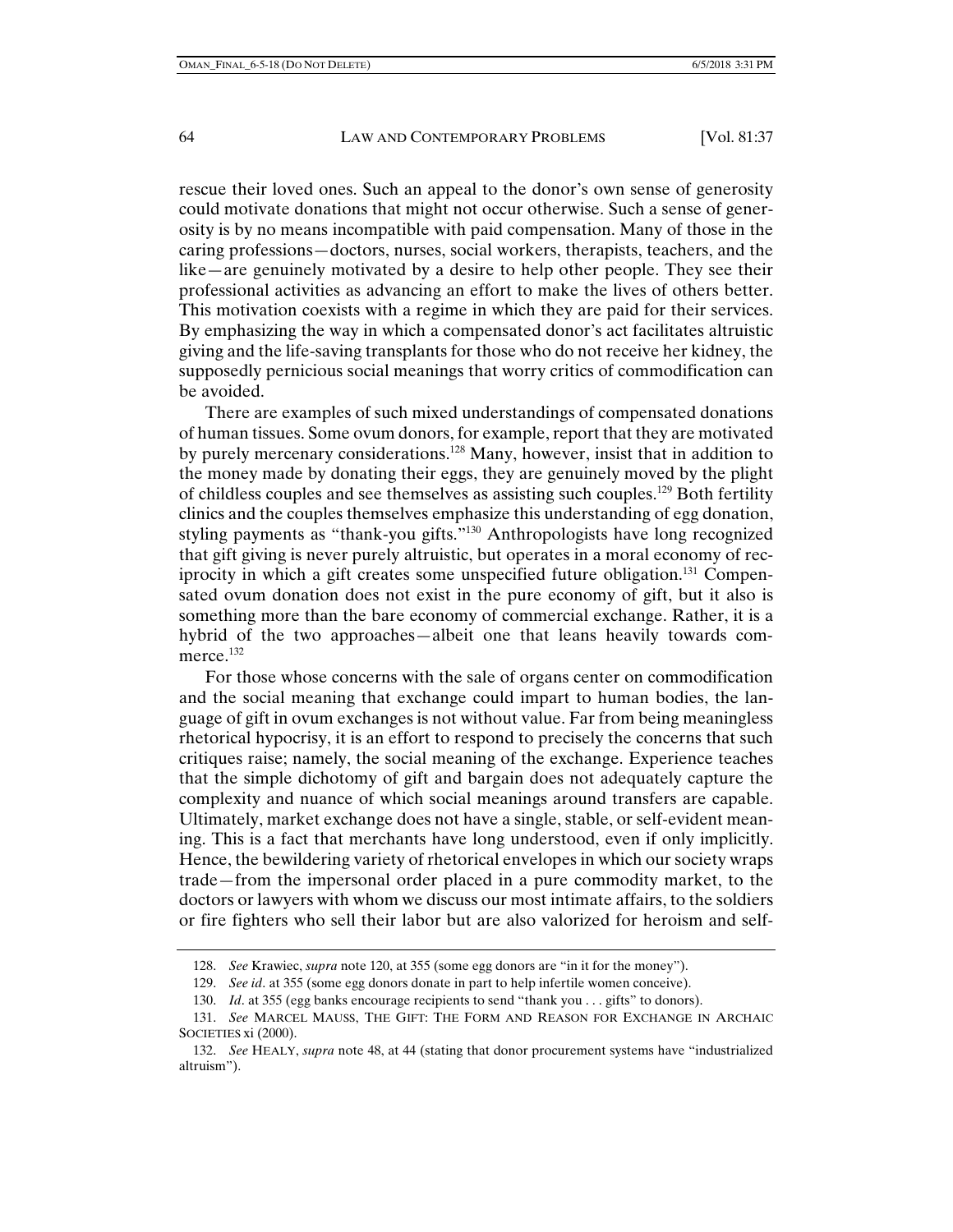sacrifice. The language of gift around ovum donation is an effort to construct a social meaning in which reproductive capacity is not reduced to a mere commodity. It provides a useful model for negotiating other morally- and emotionallyfraught exchanges.

Finally, there is the persistent concern that compensated kidney donations would harm the poor, who would disproportionately be among those who would give their organs in exchange for money. That is unfounded for two reasons. First, it is by no means obvious that the poor would be primarily the ones to donate. Similar concerns have been raised in the past about surrogate pregnancy and paid ovum donation. However, experience with these markets in the United States indicates that suppliers of ova, and those who undertake surrogate pregnancy on the whole, do not come from the ranks of the impoverished.<sup>133</sup>

Second, concerns with economic exploitation could be alleviated by testing donors. For example, regulation could prohibit paid compensation of donors whose income is below the federal poverty line. Some might object that such a policy would harm the poor by depriving them of a source of income. However, the purpose of compensated donation is to facilitate NEAD chains, not to improve the lot of the poor. A more telling objection is that means-testing of donors would limit the supply that would otherwise be available if donors were not means-tested. This is possible. However, for the reasons stated above, this is not necessarily the case. Even if it were, given the moral and political concerns regarding compensated donation, a supply-limiting concession seems preferable to the current system where no additional organs are available to facilitate NEAD chains that will not otherwise occur.

#### V

#### **CONCLUSION**

There is little to be gained by polarizing the debate regarding the supply of kidneys for transplant with charged statements about the merits of altruism and markets. A full-fledged market in human organs in the United States is unlikely. However, this political reality does not change the medical reality that each year, thousands of people die awaiting kidney transplants. There is already a well-entrenched political and legal consensus in favor of allowing paired kidney donations. Such organ exchanges can be extended beyond bilateral trades into extended chains of donations, which have the potential to greatly increase the number of organs available for transplant. As such chains become longer, they hold hope for providing not simply more transplants, but transplants for patients for whom it is particularly difficult to find a compatible donor. However, such exchanges require high levels of trust among donors. Without such trust, many life-saving exchanges simply will not happen.

 <sup>133.</sup> *See generally* Busby & Vun, *supra* note 53.